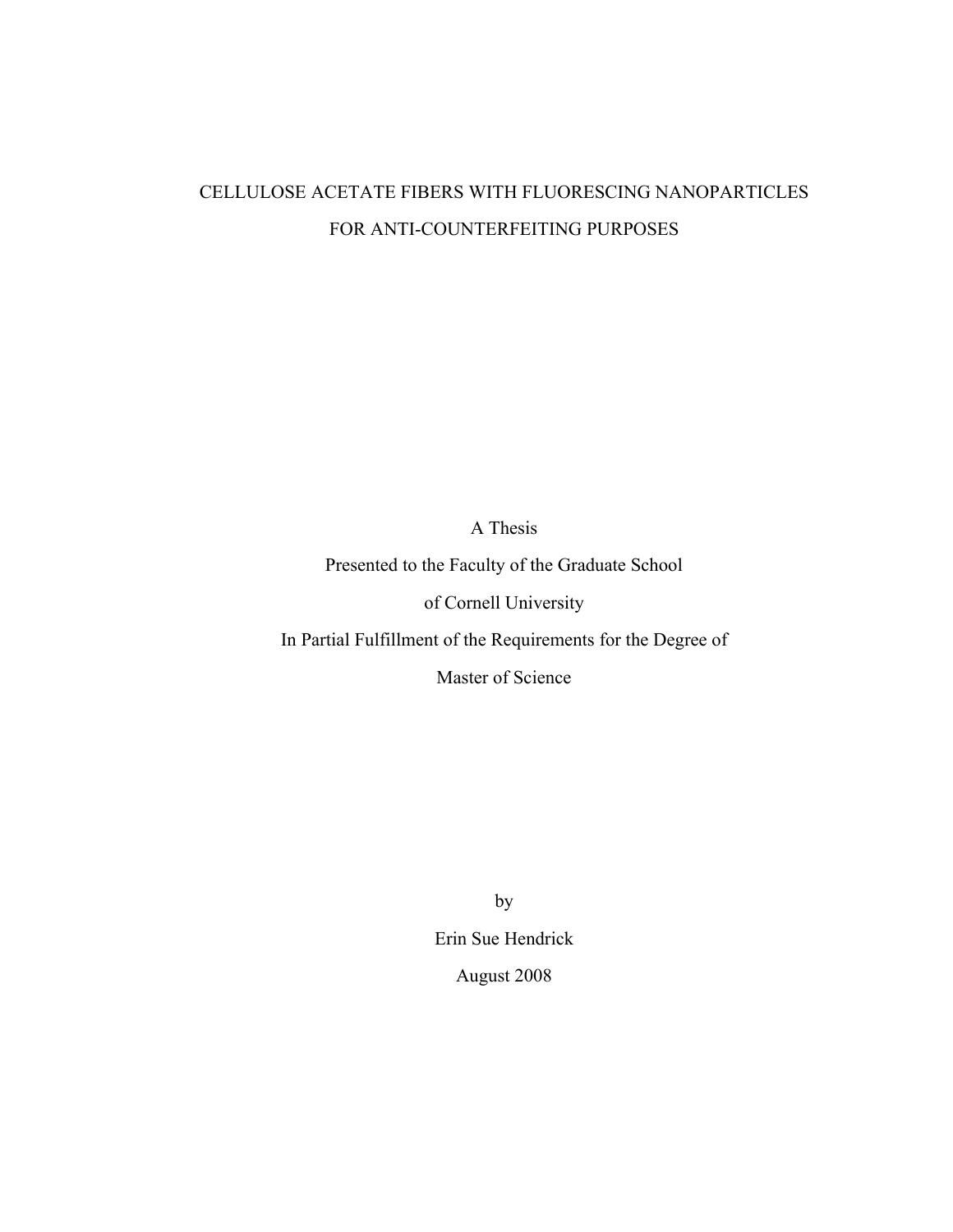© 2008 Erin Sue Hendrick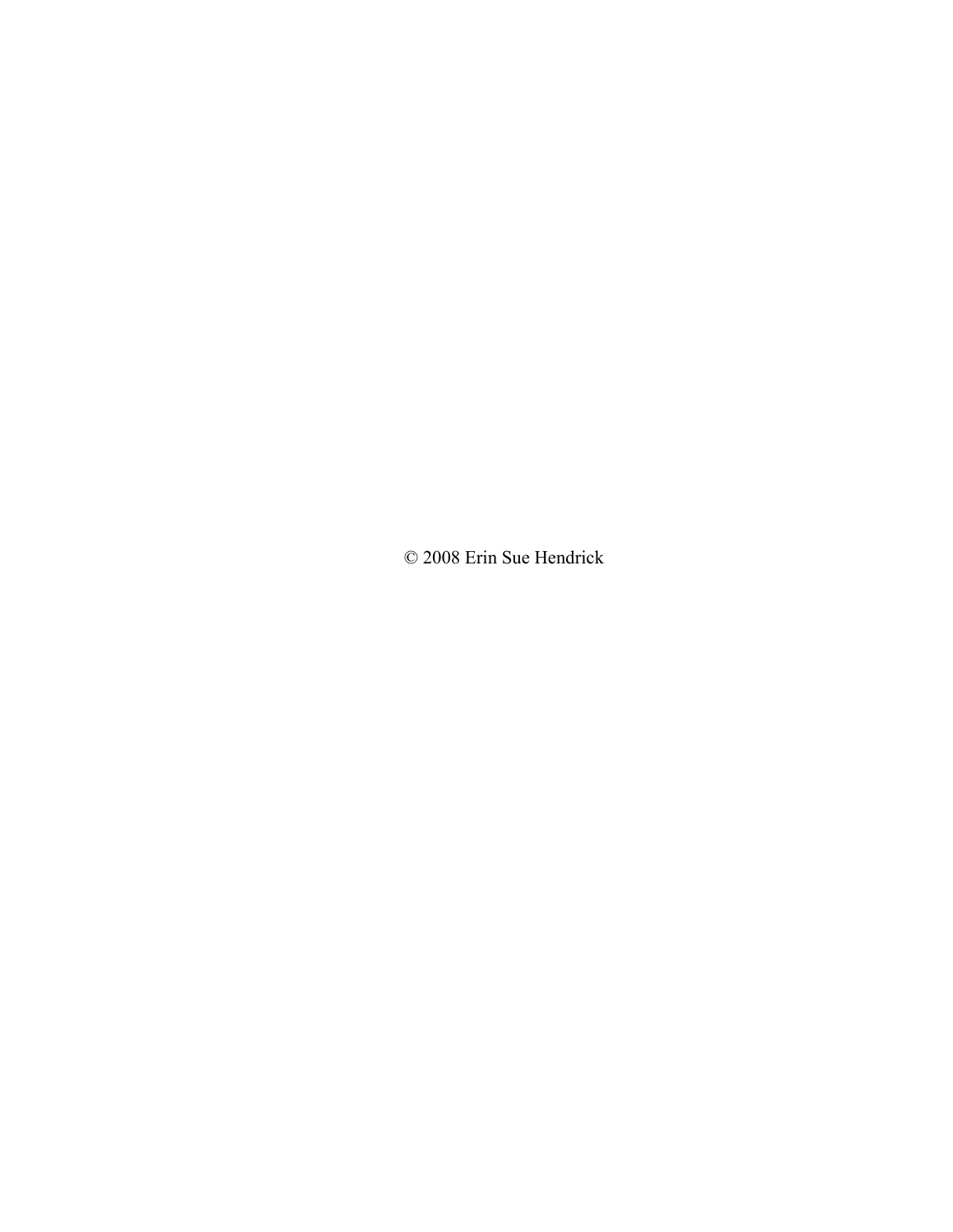## ABSTRACT

This research concerns the incorporation of fluorescent nanoparticles into cellulose acetate (CA) fibers. The resulting fibers that appear to be white until exposed to a certain frequency of light. The target application for these nanoparticle-containing fibers and fabrics is in anti-counterfeiting technology for documents, currency and apparel. The fluorescing nanoparticles used in this study, Cornell dots (C dots), have a fluorescent dye-containing silica core surrounded by a silica shell. The fluorescence of these nanoparticles can be tuned to a specific wavelength between 350 and 800 nm. The reproduction of this fluorescence at a precise wavelength, for several different wavelengths in a fiber pattern, would be difficult for counterfeiters to duplicate. A solution of CA and C dots was spun into a non-woven fabric using electrospinning, while single fibers were spun using dry spinning techniques. The actual weight percent of nanoparticles spun into these fibers was verified using thermogravimetric analysis (TGA). The C dot containing non-woven fabrics and fibers were then characterized using scanning electron microscopy (SEM) and confocal microscopy. The tensile properties of the fabrics and fibers were tested using ASTM standards for textiles to assess the effect that C dot loading had on the mechanical properties of the

nonwoven fabrics and fibers.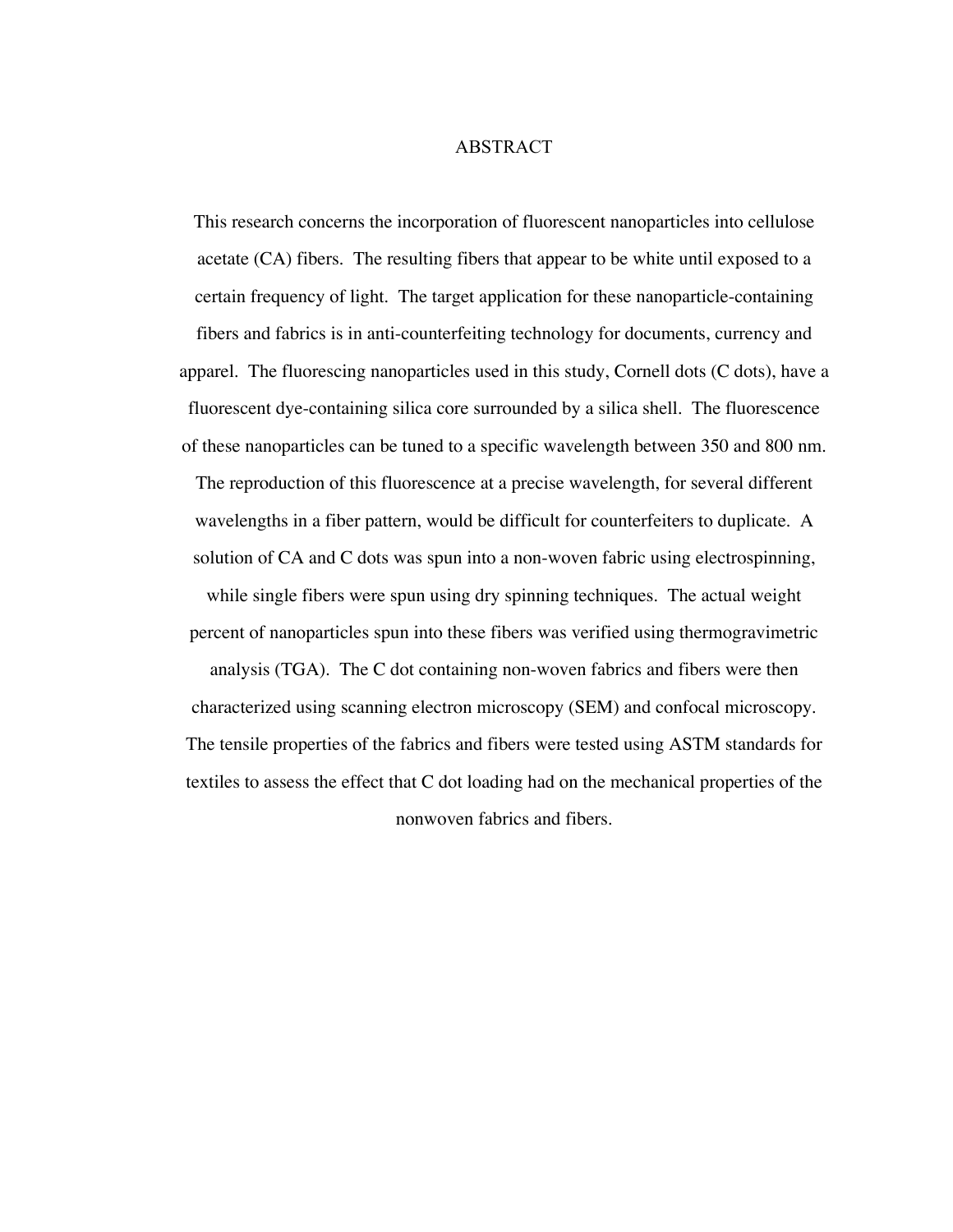# BIOGRAPHICAL SKETCH

Erin S. Hendrick, a native of Rochester, NY, holds a Magna Cum Laude B.S. degree in Materials Science and Engineering from Alfred University.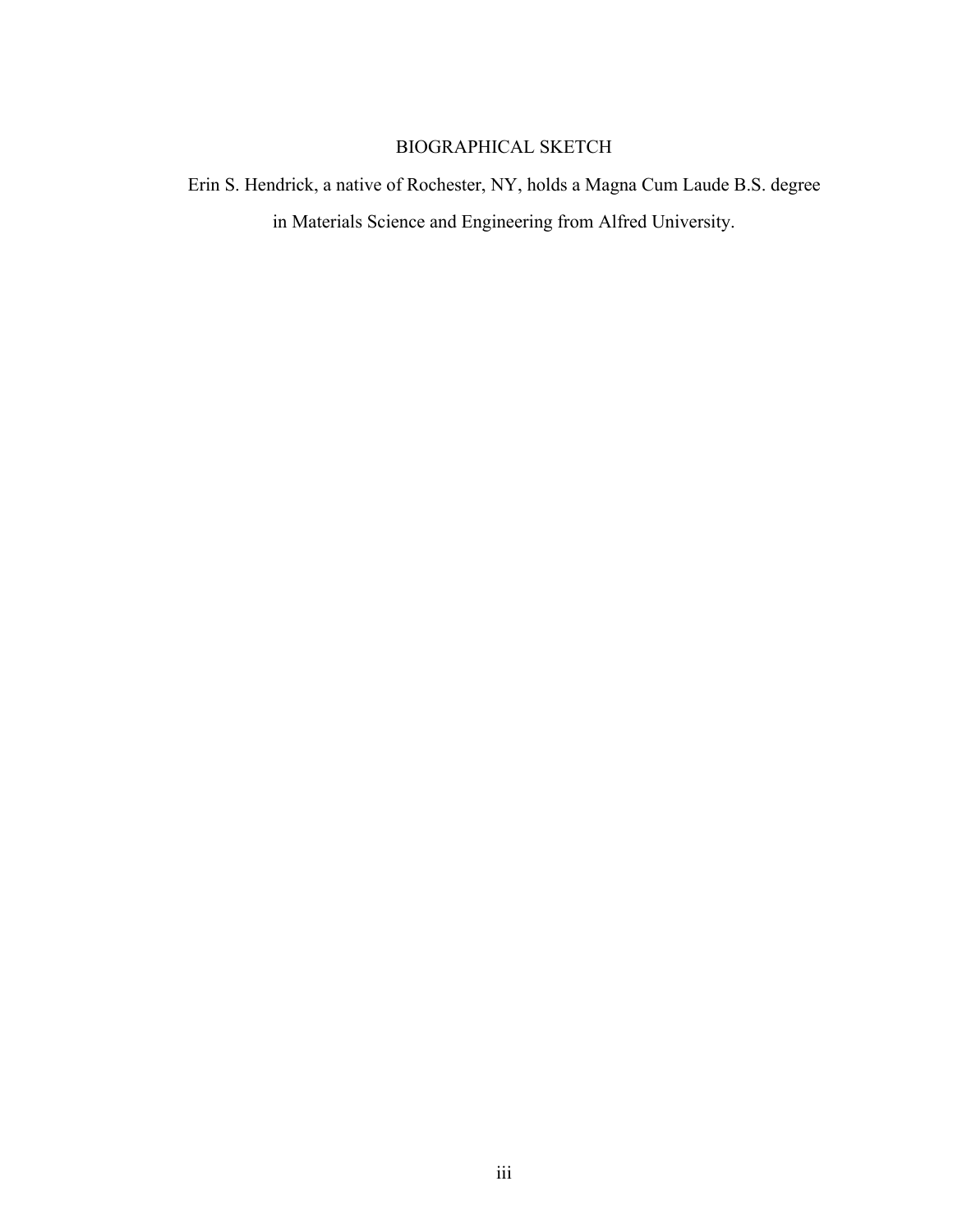# ACKNOWLEDGMENTS

Special thanks to Margaret Frey, Chunhui Xiang, Min Xiao, and Mary Rebovich for all of their support. From the MS&E department, I would to thank Ulrich Wiesner and Erik Herz for their enthusiasm and advice. Additionally, I would like to recognize Carol Bayles and John Hunt for their guidance and assistance.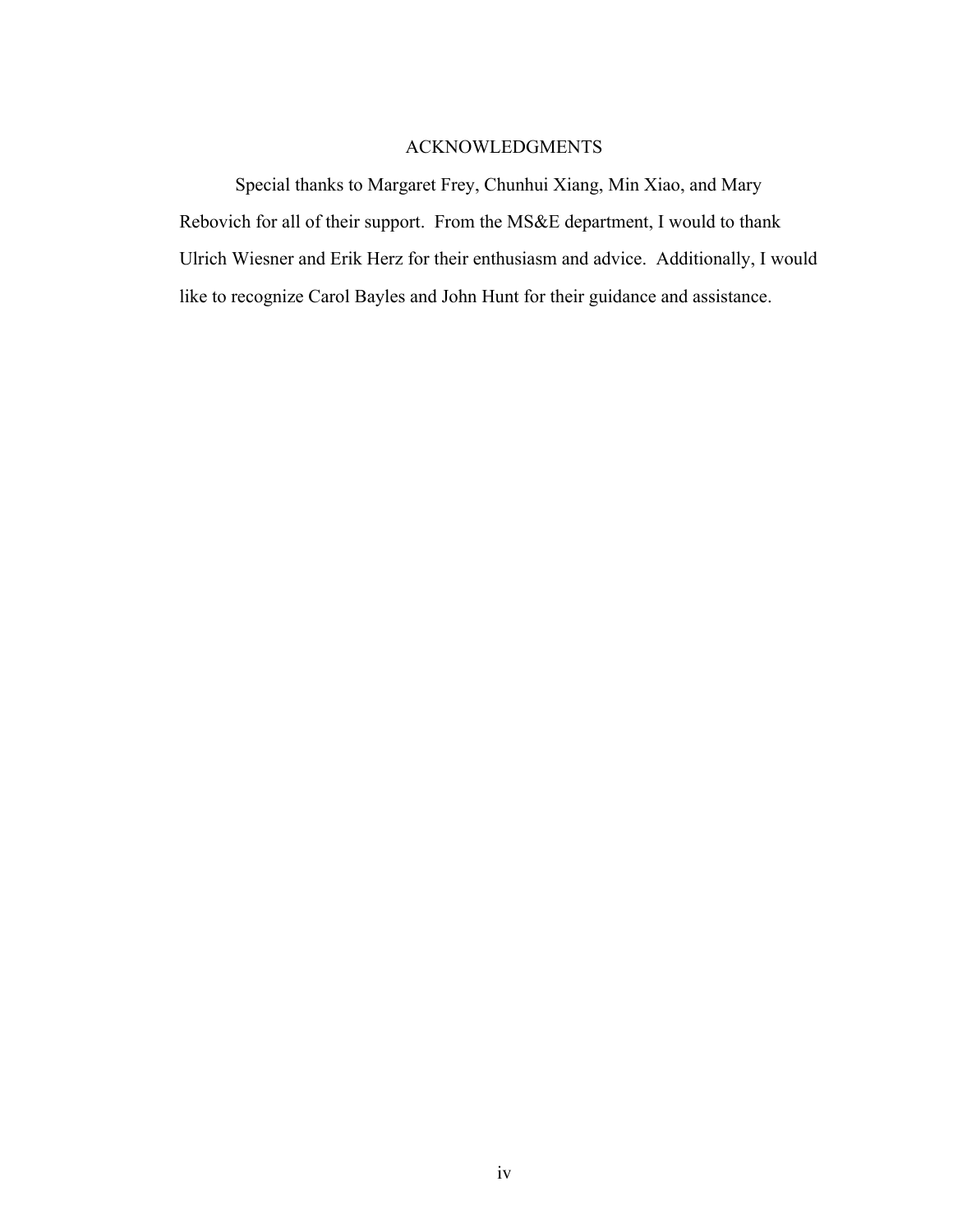# **TABLE OF CONTENTS**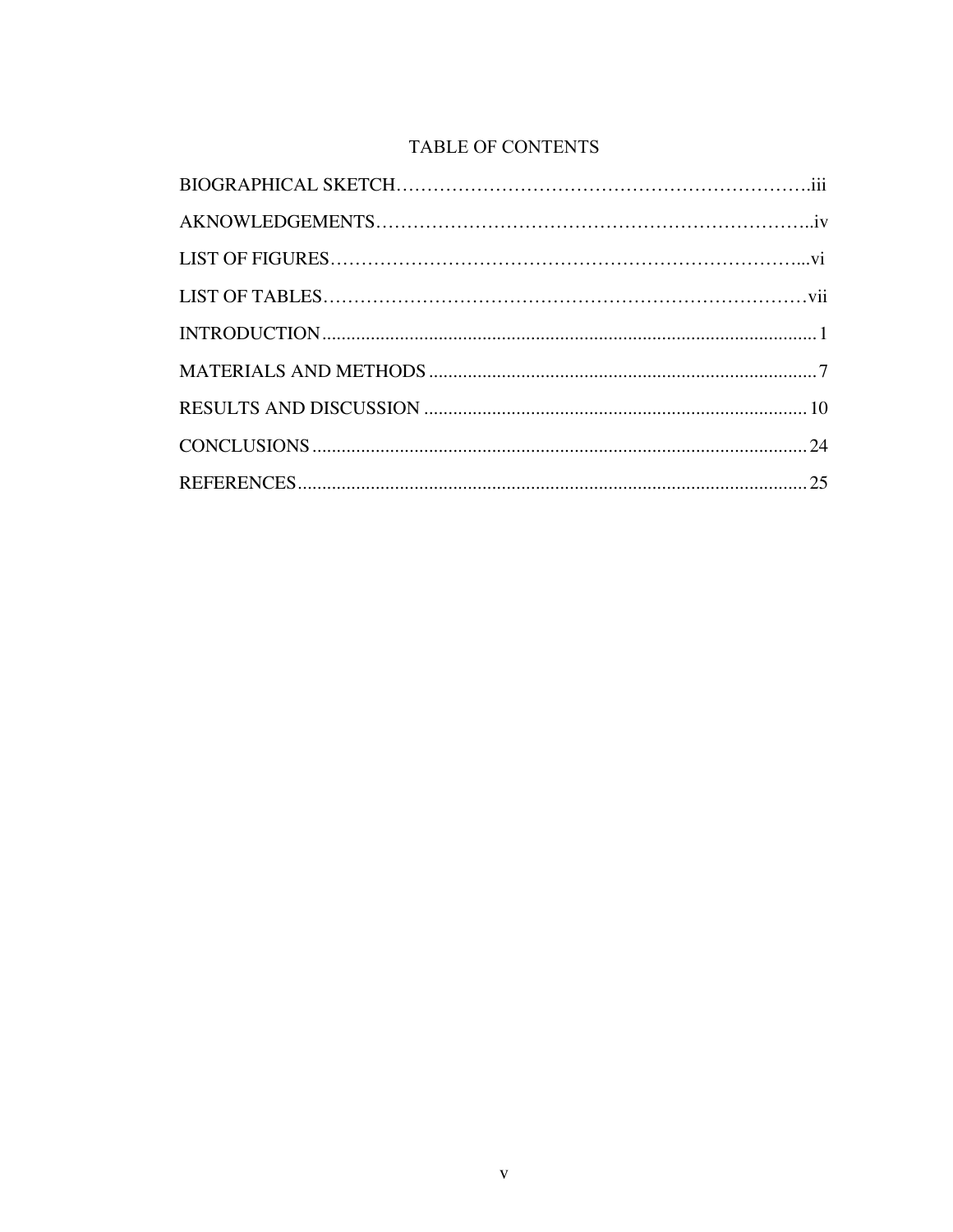# LIST OF FIGURES

| Figure 2. TGA data for the electrospun samples containing 21, 22, 23% C dots.  11    |
|--------------------------------------------------------------------------------------|
| Figure 3. TGA data for the dry spun samples containing 21, 22, 23% C dots.  11       |
| Figure 4. Electrospun sample without C dots under a) confocal microscopy and b)      |
|                                                                                      |
| Figure 5. Dry spun sample without C dots under a) confocal microscopy and b) SEM.    |
|                                                                                      |
| Figure 6. Electrospun samples containing $21\%$ C dots under a) confocal microscopy  |
|                                                                                      |
| Figure 7. Dry spun sample containing $21\%$ C dots under a) confocal microscopy and  |
|                                                                                      |
| Figure 8. Electrospun sample containing 22% C dots under a) confocal microscopy      |
|                                                                                      |
| Figure 9. Dry spun sample containing 22% C dots under a) confocal microscopy and     |
|                                                                                      |
| Figure 10. Electrospun sample containing $23\%$ C dots under a) confocal microscopy  |
|                                                                                      |
| Figure 11. Dry spun sample containing $23\%$ C dots shown under a) confocal          |
|                                                                                      |
| Figure 12. Bar graph illustrating the a) average moduli b) average tensile stress at |
| break and c) average tensile strain at break for electrospun CA fibers. 22           |
| Figure 13. Bar graph illustrating the a) average moduli b) average tensile stress at |
|                                                                                      |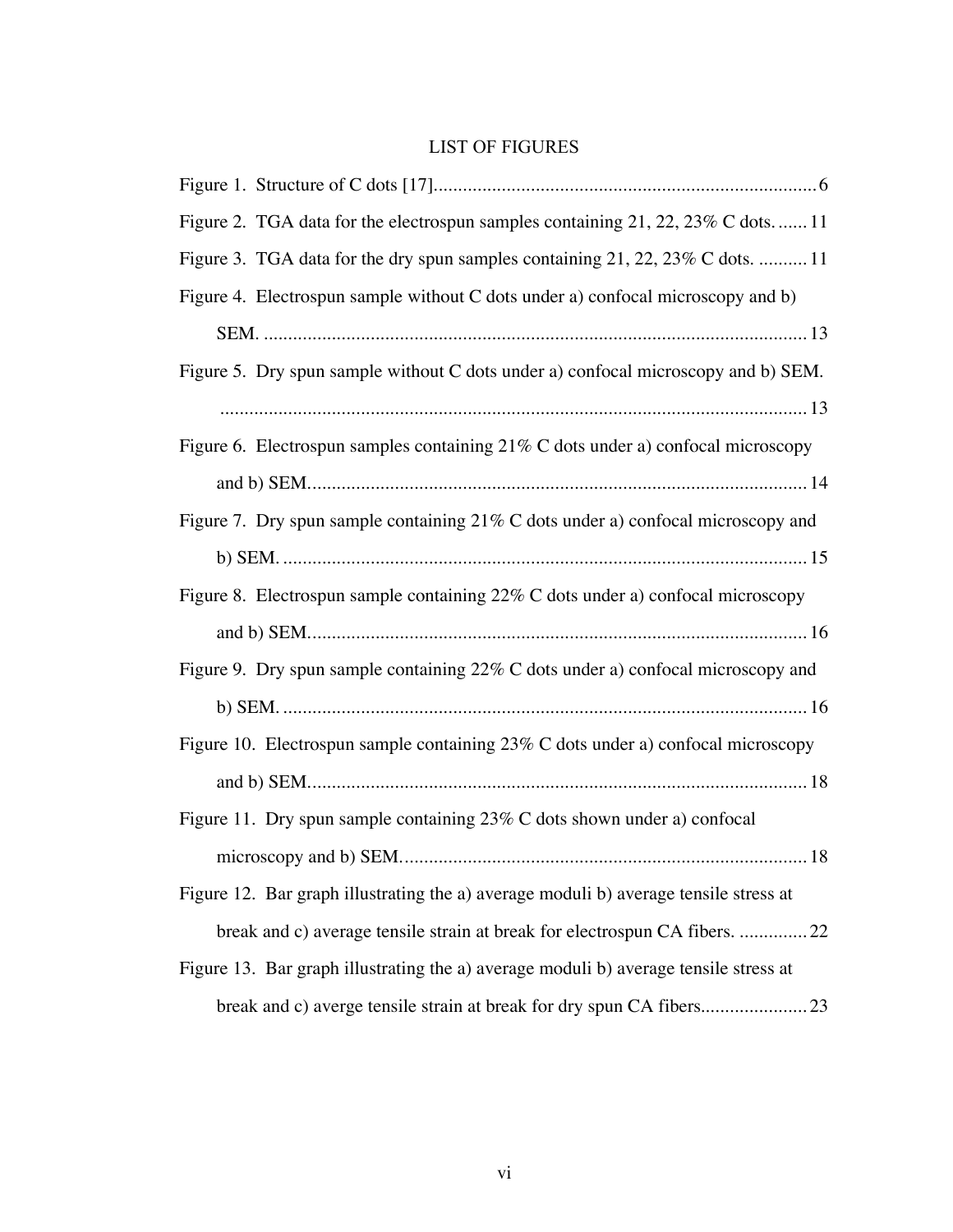# LIST OF TABLES

| Table II. Mechanical testing and statistical t-test data for CA electrospun mats |  |
|----------------------------------------------------------------------------------|--|
|                                                                                  |  |
| Table III. Mechanical testing and statistical t-test data for CA dry spun fibers |  |
|                                                                                  |  |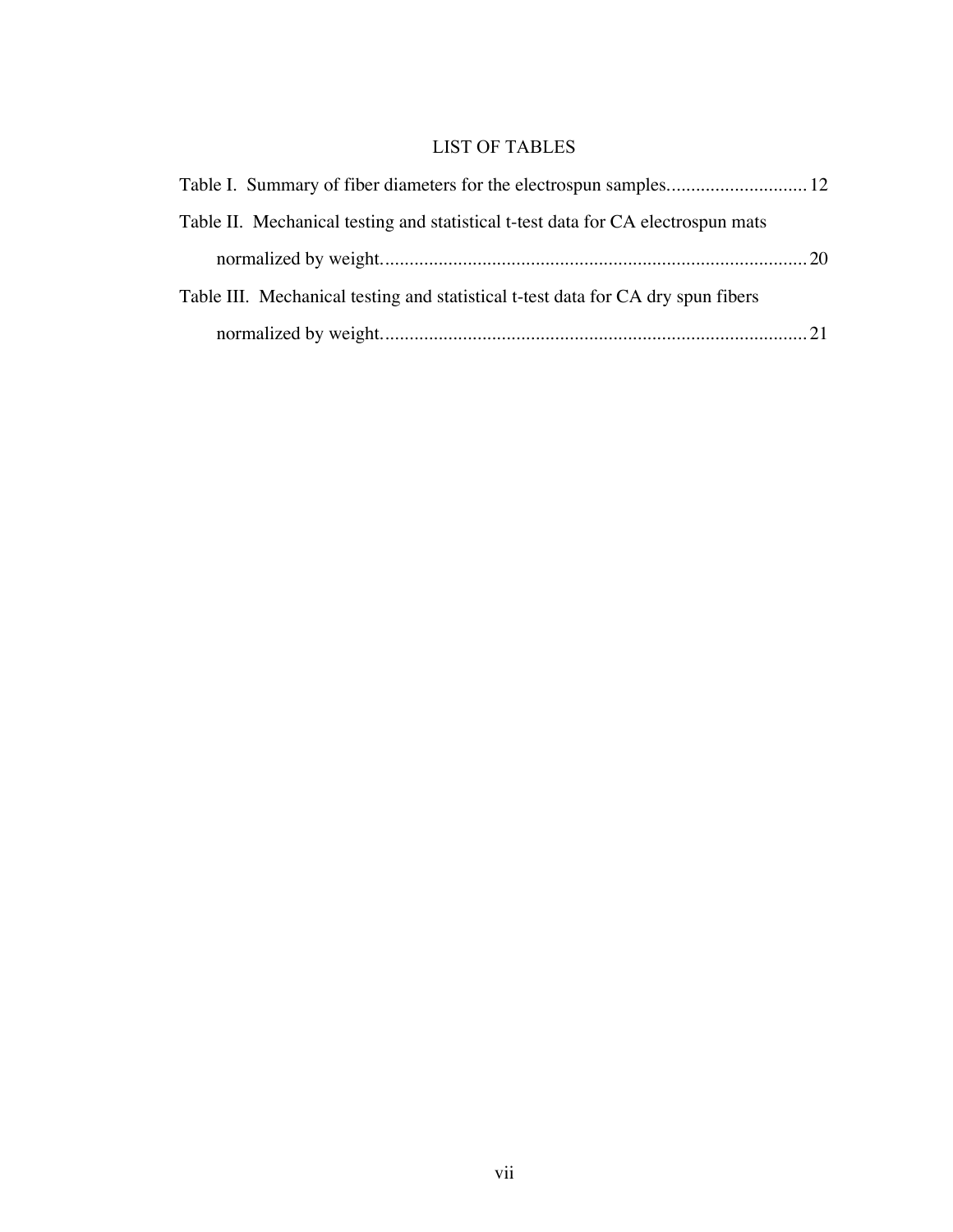#### INTRODUCTION

Counterfeiting is a worldwide problem that results in the economic loss of hundreds of millions of dollars each year. Both consumers and producers are negatively affected by the influx of counterfeit items into the market. Corporations that produce commonly counterfeited items lose millions of dollars in revenue. For consumers, the presence of these counterfeit items increases the risk of purchasing faulty or poor quality products in place of legitimate ones. Commonly counterfeited items include clothing, documents and currency [1]. The International Chamber of Commerce has estimated that 7% of world trade is in counterfeit goods, approximately \$350 million [2].

To counteract this problem, anti-counterfeiting technology is constantly being developed and improved. This technology seeks to mark authentic items in a way that is very difficult, hopefully impossible, to duplicate. However, due to the significant amount of total global trade that is amassed in counterfeit goods, the producers of these items are willing to spend considerable funds in order to keep up with these anticounterfeiting methods[3]. Due to this challenge, new and better anti-counterfeiting technology is constantly in demand. Specifically, anti-counterfeiting technology is desired that is very difficult for counterfeiters to duplicate, and easy for users to positively identify.

Currently, much research has been done on the addition of a unique signal to polymeric materials. The types of signals imparted to these materials include fluorescence, magnetic, electrical, thermal, chemical, and radio frequency signals [4- 16].

Fluorescence is conventionally applied to fibers using fluorescent dyes and coatings. Small fluorescent dye molecules can be placed in solution with dry polymer and solvent, which can then be spun into fibers. These dyes have the potential to leak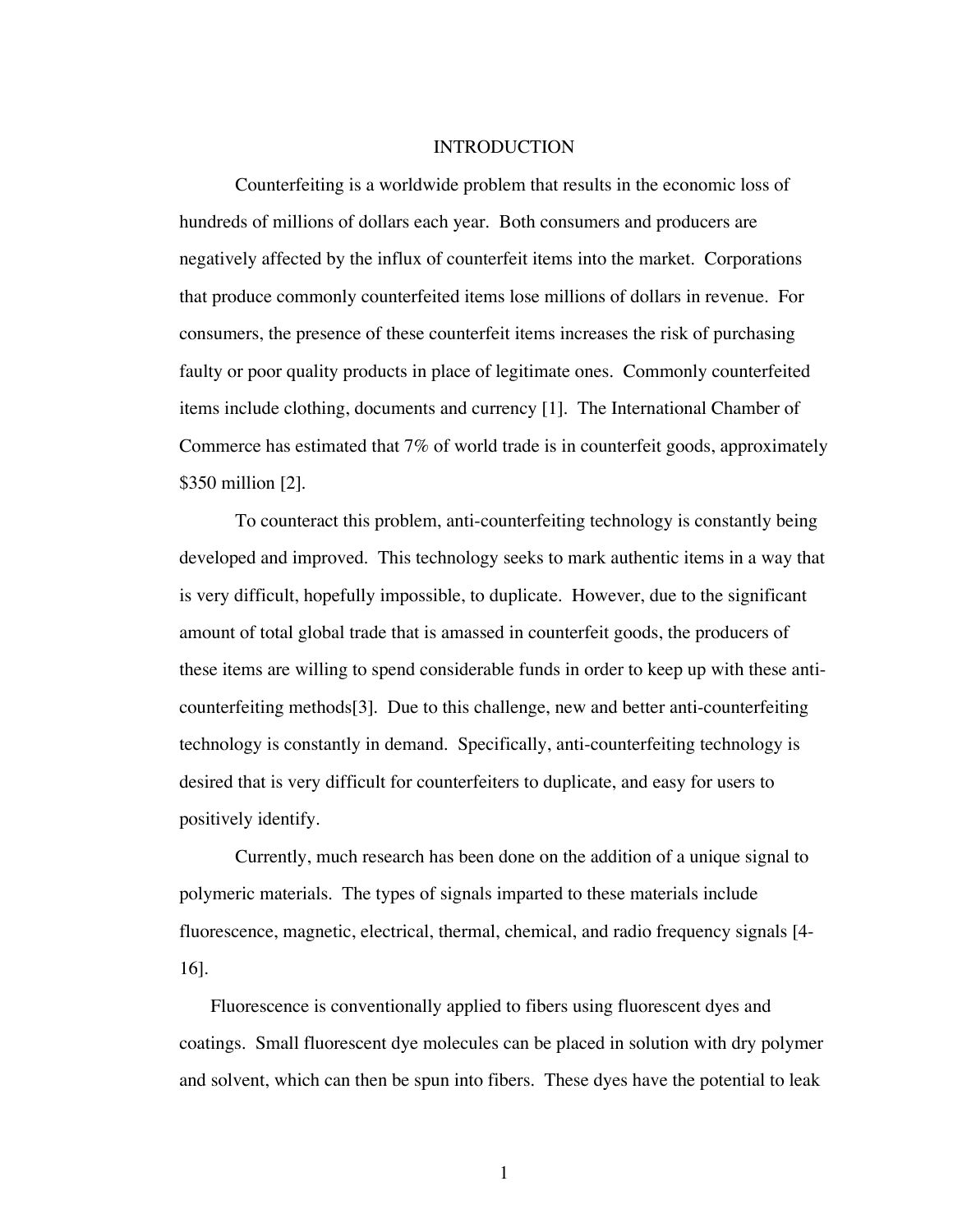in certain environments, and to lose their strength during exposure to certain wavelengths of light. Common fluorescent dye molecules include Alq3, 10-(3 sulfopropyl), acridinium betaine, quinacrine dihydrochloride, naphthofluorescein, fluorescein, 8-hydroxypyrene-1, 3, 6-trisulfonic acid trisodium salt [4, 5]. These dyes can easily provide fluorescence to polymer fibers, but they are not permanent, and their volatile nature within fibers can lead to certain health and environmental concerns.

Therefore, though it is relatively simple to create fluorescent signal in fibers with fluorescent dyes, it is advisable to use a more contained method if longer-term fluorescence is desired. One way this can be accomplished is by using nanoparticles to coat the surface of a polymer fiber. Quantum dots are semiconductor-containing nanoparticles that can be used to produce color in fibers. These nanoparticles are relatively stable, last longer than conventional dye molecules, and can be applied to a fiber as a thin film coating [6].

Magnetic signals can be imparted to polymer fibers through polymer coatings that contain magnetic properties. These coatings can come in the form of composite materials, as well as magnetic nanoparticles embedded or coated onto polymer matrices. Traditionally, composite coatings have been applied to optical fiber, but they can be used to coat polymer fibers [7]. These magnetic coatings are composed of a polymer with an additional magnetic component. The research performed by Radojevic, et al. used the polymer poly(ethylene-co-vinyl acetate), with the magnetic powder  $SmCo<sub>5</sub>$ . This coating was then applied to a glass or polymer fiber, giving the fiber a magnetic signal. Another method for creating magnetic fibers is through the use of magnetic nanoparticles. Electrospinning is an effective method for the creation of micro and nano-scale fibers from polymer materials. Magnetic nanoparticles can be dispersed in a polymer solution, and spun to form fiber mats. In one study by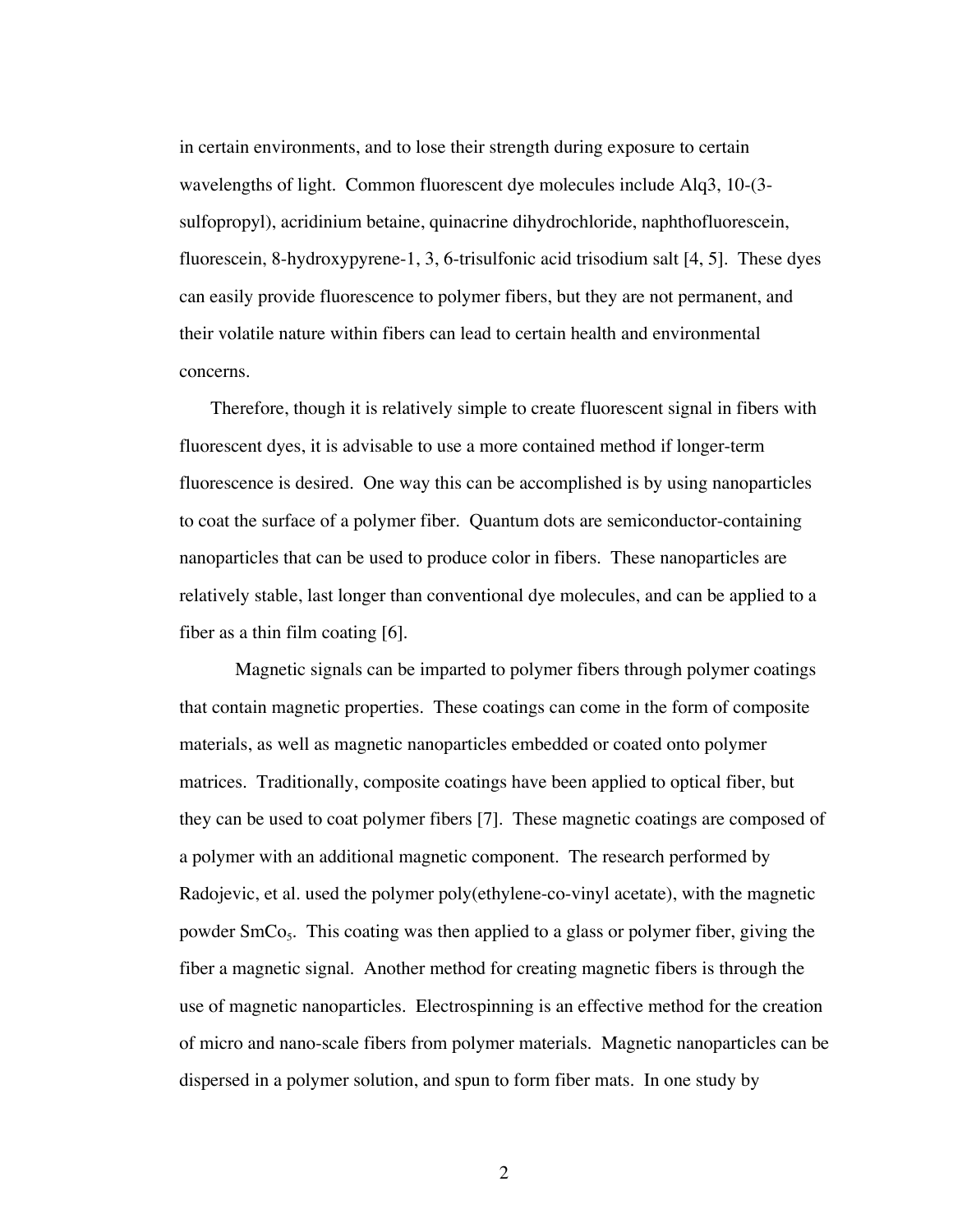Xianfeng et al., the polymer poly(vinyl pyrolidone) and magnetic PbS nanoparticles were electrospun together [8]. The researchers found this to be successful method for creating a fabric with magnetic signals.

In some cases, fibers can be used to measure thermal signal, rather than emit such a signal themselves. For example, Bayindir et al. have developed a fiber material that senses heat, and exhibits an electrical signal in response [9]. This device doesn't require optical probing signals, as is used in most other thermal-sensing devices. The fibers are thermally drawn, so the materials used have differing thermal and electrical properties: semiconducting, insulating, and metallic. Polymers that contain a thermal signal can be created with a combination of nanoporous polymer matrices, and nanoparticles that possess thermal properties [10]. As this is a patented approach, the inventors were not specific as to the polymer and nanoparticles used. However, it is known that the polymer can be used as an optical medium with tunable thermal properties. Such a polymer would be useful in optical fiber coatings because it can exhibit variable coefficients of thermal expansion (CTE), thermal conductivity, and thermo-optic coefficients.

Research into electrically conductive polymers has also become increasingly desirable for a large number of end-uses [5, 11-12]. More traditional conducting materials, such as metals, can be more expensive when lightweight complex shapes are desired. For this reason, polymeric materials with an electrical signal are desirable. Very few polymers exhibit the high conductivity seen in metals. However, by adding a certain dopant to a host polymer, metal-like electrical conductivity can be observed in certain polymers. For example, Moreda et al. have found that the addition of fluorinecontaining peroxide is useful as a dopant in increasing the specific conductivity of polyacetylene [5]. Such an addition results in a polymer that exhibits semiconductor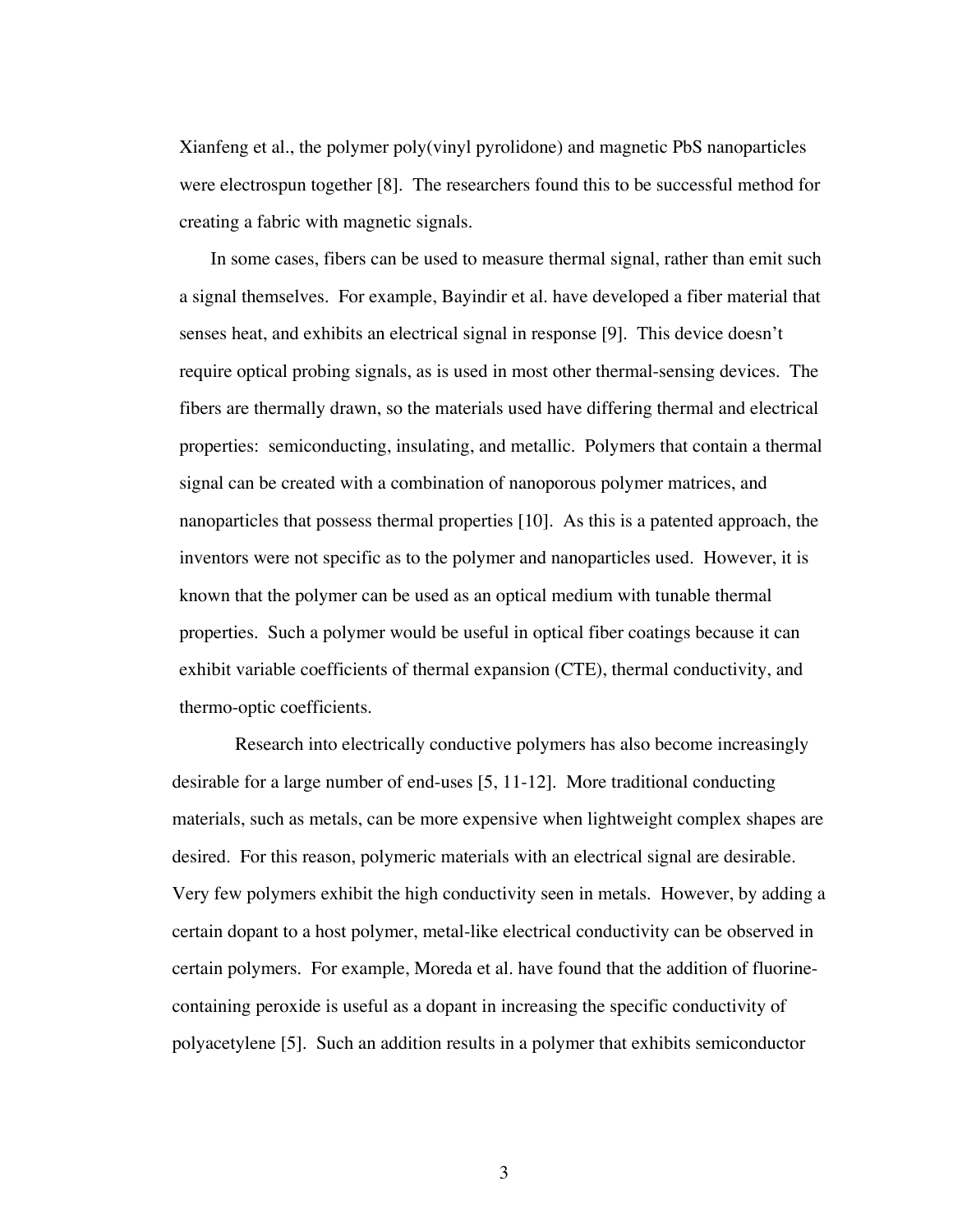level conductivity. Additionally, this dopant can give polyacetylene the level of conductivity observed in metals at very low temperatures.

Electrical signal can also be seen in entire fabrics. Researchers at North Carolina State University have developed woven electrical circuits that are formed through the interlacing of conducting and non-conducting threads [11]. The conducting threads carry the electric signal, while the non-conducting threads act as space-holders. These conducting threads are composed of polyester, with inter-dispersed threads of steel and copper threads. Such a fabric assembly can be attached to an electrical circuit, creating a fabric that can sense, actuate, communicate, and compute. This kind of conducting fiber is desirable for certain commercial applications, such as: power lines, antennas, and airbag wiring. NASA scientists use traditional fibers with a metallized coating to reduce cost for maintaining planes, military aircraft, and wires for missile guides [12]. Currently, there is high demand for "electro-textiles" in today's market, newer and more efficient methods for conducting fibers are continuously in demand.

In recent years, progress has been made on the integration of electrical components into various fabrics. In more recent developments, it was found that a chemical sensing component can be used in various fabrics to monitor the wearer's health and environment. This innovation functions through the interactions of an active surface and an integrated chemical sensor [13]. The biotechnology company, Biotex, has created a sensor that involves an inherently conducting polymer with some measure of fluid control. In this way, Biotex has created a textile substrate sensor that can monitor body fluids. The major application goal for the company is in textile substrates that can be used to monitor the pH of sweat through a color change [14]. This technology could someday be used to evaluate sports training and performance, as well as healthcare workers and hospitalized patients. Another company, CrossID, has developed a method for the application of a chemical signal to fibers for anti-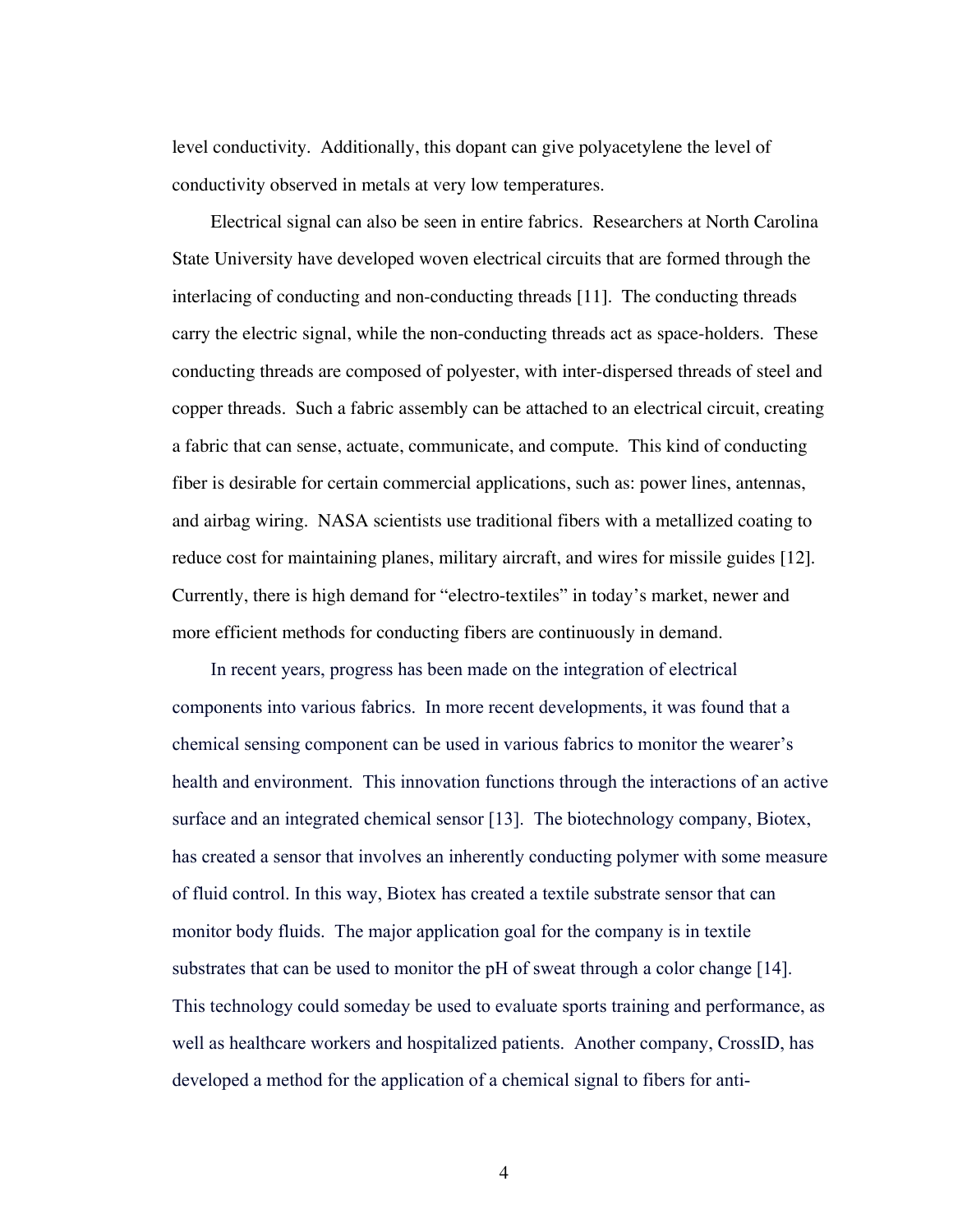counterfeiting purposes. The system uses chemical particles with varying degrees of magnetism that emit a distinct radio frequency that can only be identified by a specific reader [15]. In this way, chemical and radio frequency signals can be combined to provide an effective anti-counterfeiting technique.

Radio frequency identification (RFID) tags are commonly applied to many products for identification using radio waves. Current technology is moving towards discrete RFID tags, or chipless RFID, which are more cost effective. Chipless RF fibers, which contain fibers that reflect and return a unique signal as an identifier, are currently under investigation [16]. These fibers are normally thin threads or fine wires, and can be applied to a container or garment in the same manner as traditional RFID tags.

As can be seen, an abundance of research has been performed on the addition of specific signals to polymeric materials. Though these signals serve a variety of purposes, the addition of unique signals into polymers for anti-counterfeit technology is especially intriguing. The sizeable amount of research on this topic confirms that new and effective anti-counterfeiting devices are constantly in demand. Therefore, this project has the potential to impart significant advances in this field. This research focuses on the creation of an anti-counterfeit device using Cornell dots, which impart a unique fluorescence signal, and cellulose acetate fibers.

Ulrich Wiesner and Hooisweng Ow developed Cornell dots, or C dots, in the Materials Science and Engineering department at Cornell University [17]. These nanoparticles are composed of a 2.2 nm fluorescent dye core surrounded by a silica shell that exhibits color when excited by an external light source at a specific wavelength. The C dots are 20-30 times brighter than single fluorescent dye molecules, and exhibit greater resistance to photo bleaching [18]. The silica shell allows the particles to maintain brightness for longer than a fluorescent solution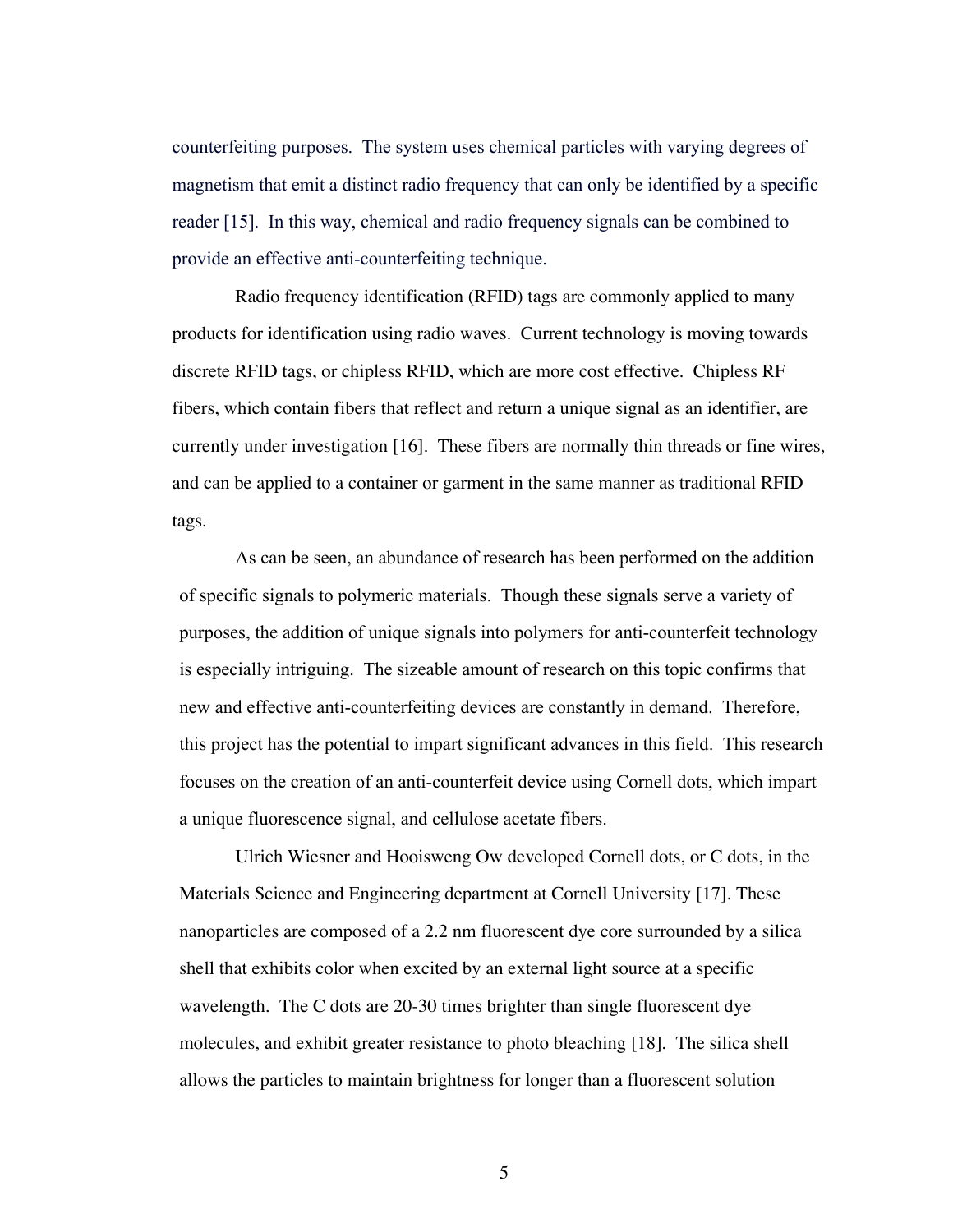(Figure 1). These nanoparticles can be dispersed in several different solvents, including water and acetone, without degradation. To disperse the C dots in a nonpolar solvent, such as benzene or diethyl ether, surface modification of the nanoparticles is required. The only solvents that the C dots cannot be dispersed in are strong acids and bases, which dissolve the silica shell. Additionally, these nanoparticles can resist degradation at temperatures up to 150°C.



**Figure 1.** Structure of C dots [17].

In this study, the C dots were incorporated into cellulose acetate (CA) fibers during the fiber spinning process to create an anti-counterfeiting device. Cellulose acetate was used because it is relatively simple to spin, and its acetone solvent is compatible with the C dots. Even though cellulose acetate forms a relatively weak fiber, it is preferable in this experiment because of its low cost and spinnability.

If several different wavelengths of nanoparticles are spun into these CA fibers, and the fibers are arranged in an intricate pattern, an anti-counterfeit device can be made. Recently, a similar anti-counterfeit method has been patented using quantum dots as fluorescent taggants in security inks, papers and explosives [19]. Unfortunately, quantum dots contain heavy metals, such as toxic Cadmium, that have the potential to leak and disrupt the chemistry where the particles are placed [20]. C dots, however, exhibit comparable brightness to quantum dots, but without the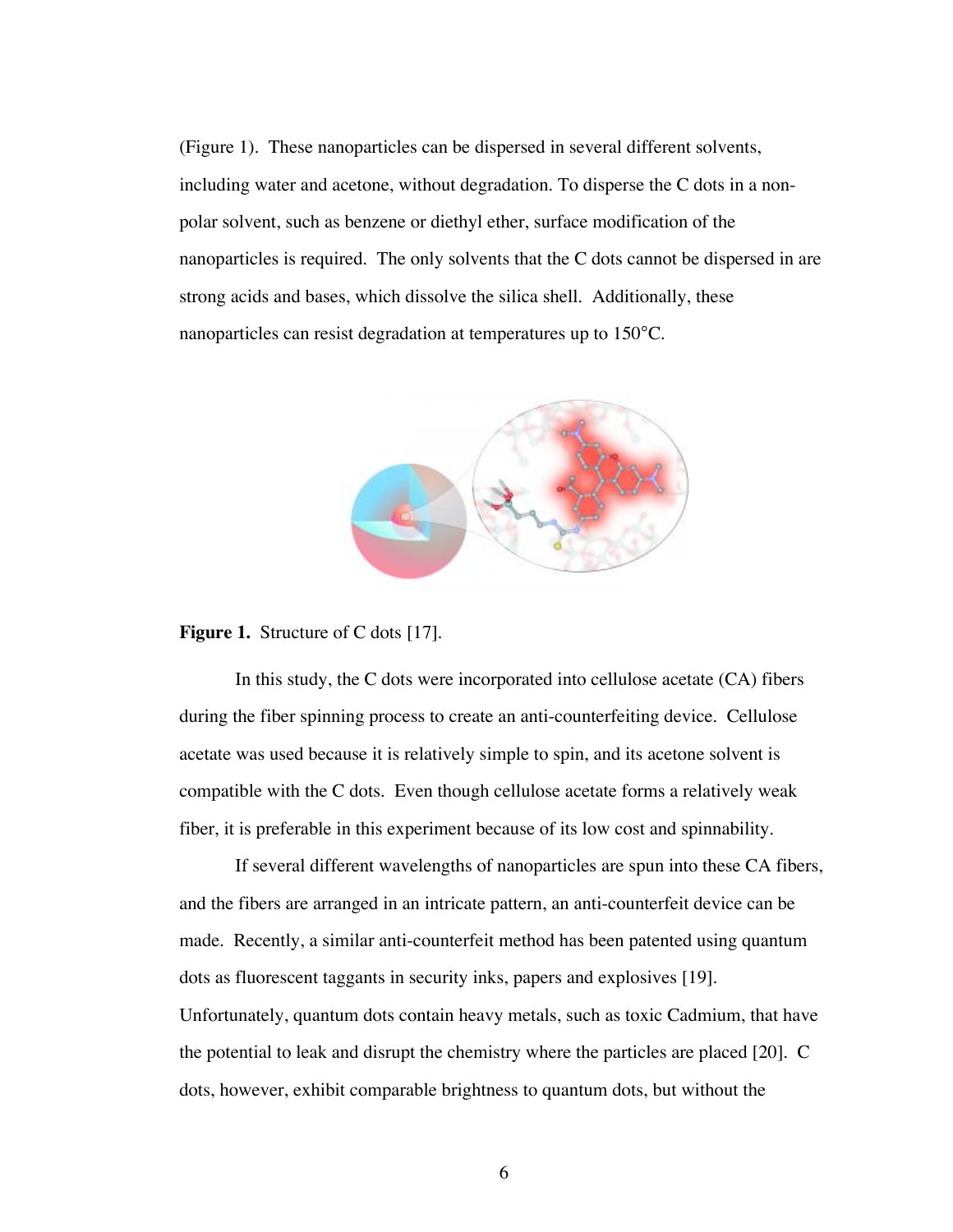toxicity. In this way, anti-counterfeiting methods utilizing C dots have greater commercial potential than methods using quantum dots.

In this project, the C dots were incorporated into cellulose acetate fibers spun by two distinct methods: electrospinning and dry spinning. These two methods illustrated that the C dots can be dispersed in a nonwoven fabric, or an individual fiber.

Electrostatic fiber spinning or 'electrospinning' is a novel method for forming fibers with submicron scale diameters through electrostatic forces. When an electrical force is applied at the interface of a liquid polymer, a charged jet is ejected. The jet initially extends in a straight line, then moves into a whipping motion caused by the electro hydrodynamic instability at the tip. As the solvent evaporates, the polymer is collected onto a grounded piece of aluminum foil as a nonwoven mat [21].

Dry spinning is a technique commonly used to spin cellulose acetate fibers, and is a common industrial spinning method. The dope solution is composed of cellulose acetate-acetone mixture with approximately 15-30 wt% of the polymer. The dope solution is extruded from a spinneret, and the solution is drawn down to a roller at the bottom of the spinning column [22].

Through the formation of nanoparticle-containing fibers through electrospinning and dry spinning, an anti-counterfeiting device was created. The results of this research show that it is possible to create a unique method for tagging and identifying legitimate items using fluorescing nanoparticles and CA fibers.

### MATERIALS AND METHODS

#### *Materials*

Cellulose acetate ( $M_w = 30,000$  and  $M_w = 50,000$ ) was supplied by Aldrich Chemical Co Ltd (St. Louis, MO). Acetone was purchased from VWR Scientific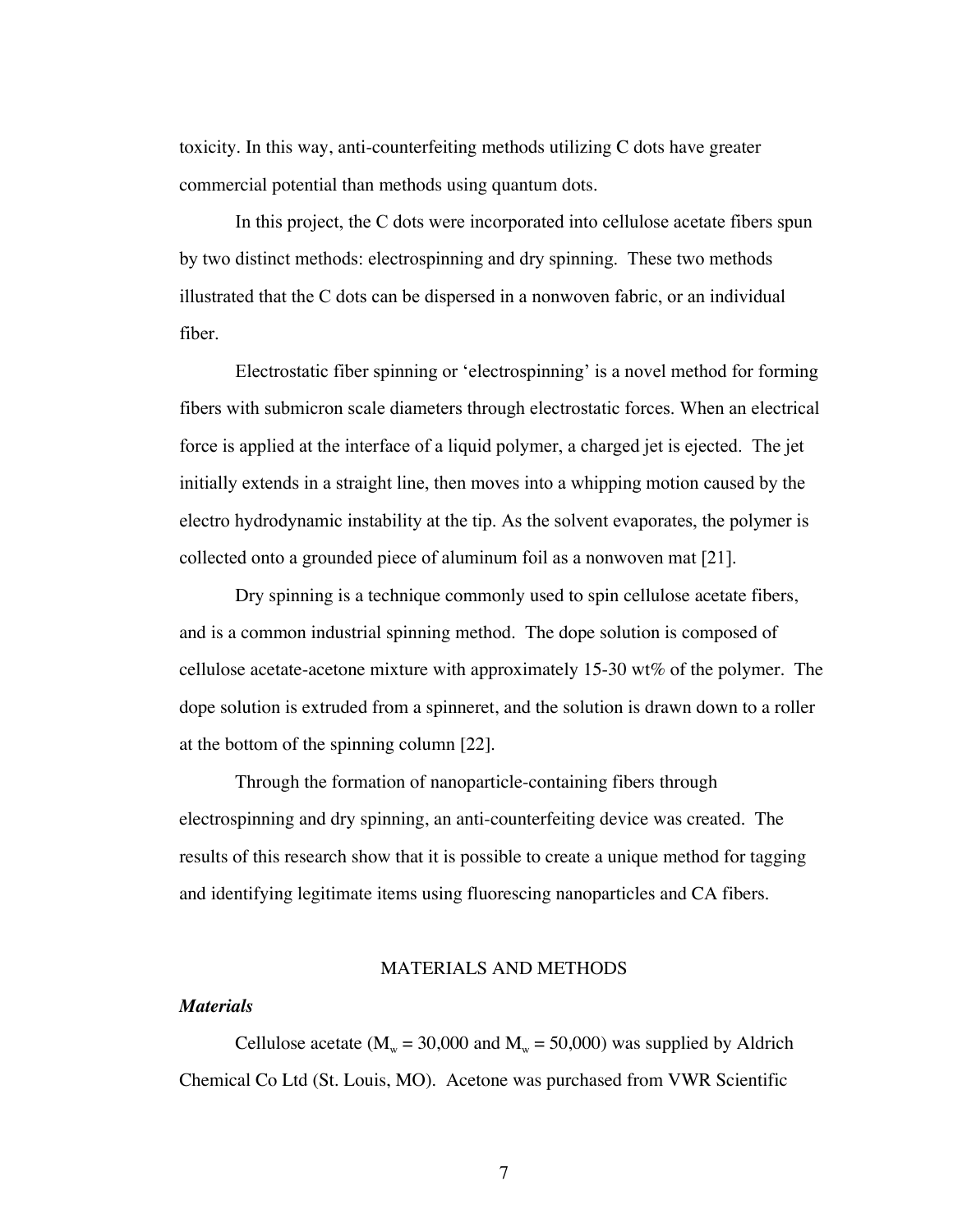(West Chester, PA). The C dots were made by the Wiesner lab in the Materials Science and Engineering department at Cornell University.

### *Preparation of electrospun and dry spun solutions*

The electrospun fabrics were manufactured using cellulose acetate  $(M<sub>w</sub> =$ 30,000), and the dry spun fibers were formed with  $M_w = 50,000$  cellulose acetate (CA). Both CA solutions were composed of a 3:1 ratio of acetone to water. The C dots were suspended in acetone, and added to the CA solutions in 5, 10, 15 vol%, which resulted in 21, 22, 23 wt% in the fiber after solvent evaporation. The mixture of cellulose acetate, acetone, water and C dots were mixed on an Innova™ 2300 platform shaker (New Brunswick Scientific Co., NJ) for twenty-four hours, and then spun through their respective methods.

### *Electrospinning*

The electrospinning apparatus consisted of a programmable syringe pump (Harvard Apparatus, MA) and a high-voltage supply (Gamma High Voltage Research Inc., FL). Electrospinning required a 17 wt% concentration of the lower molecular weight CA, and was spun from a 20 G needle at 0.3 ml/hr with an applied voltage of 14 kV. The nonwoven fabric was formed on a grounded aluminum collector 15 cm from the spinneret tip. The fabric was air dried for approximately 2 hours before storage in a desiccator.

### *Dry Spinning*

Dry spinning was performed using a dry spinning apparatus produced by Alex James & Associates, Inc., Greer, SC. The higher molecular weight concentration of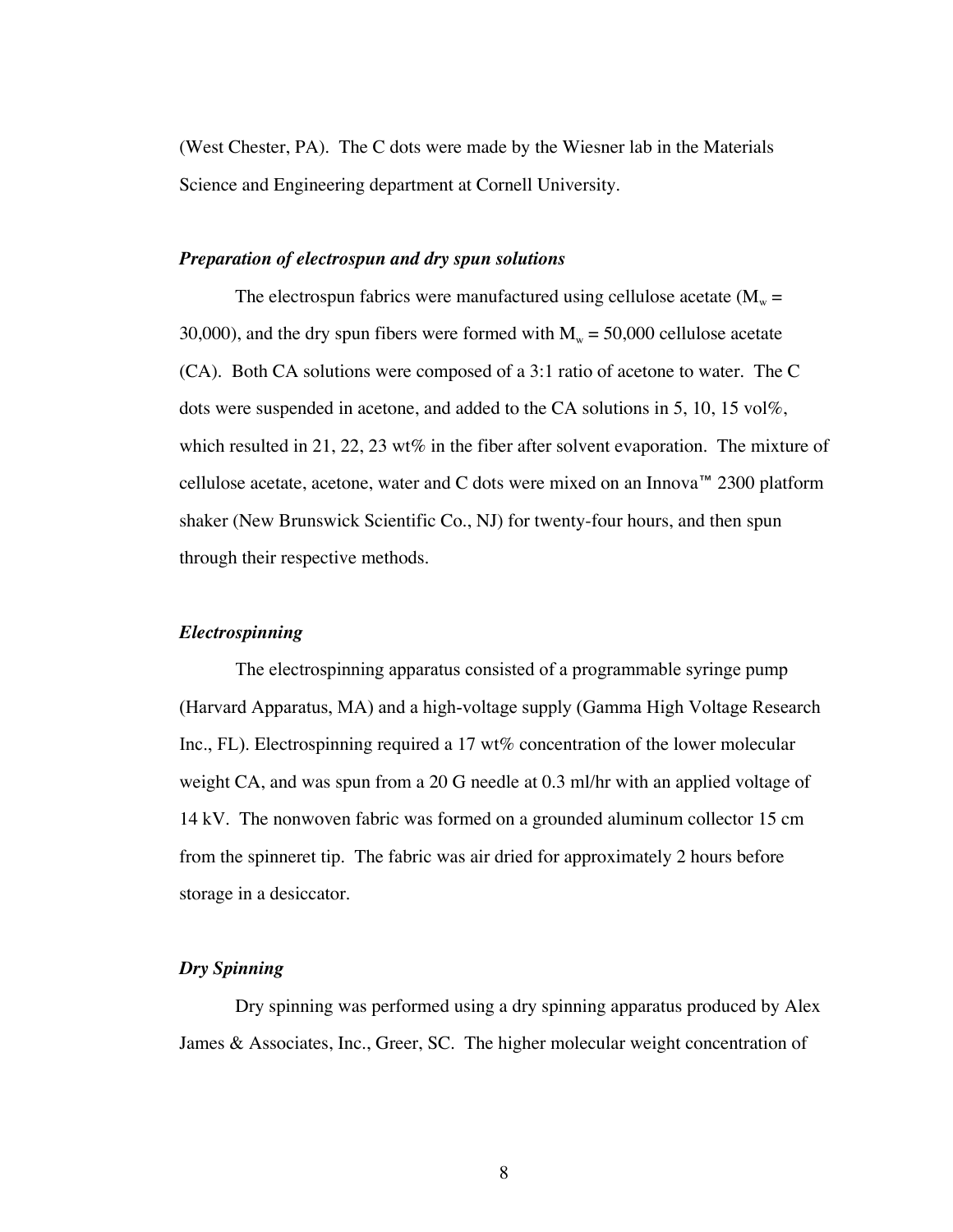CA was used for this purpose; a 17 wt% solution was spun and drawn onto a spindle. The fibers were air dried for approximately 2 hours prior to storage in a desiccator.

#### *Thermogravimetric Analysis*

A TGA 2050 from Texas Instruments was used to determine the actual weight percent of nanoparticles that were spun into the CA fibers. Both the electrospun and dry spun fibers were heated from 25°C to 400°C at a step rate of 20°C per minute.

### *Confocal Microscopy*

A Leica TCS SP2 laser confocal scanning microscope was used to examine the visible fluorescence of the C dots within the cellulose acetate fibers. The electrospun fabrics were imaged dry at 40X, while the single dry spun fibers were imaged in oil at 40X.

#### *Scanning Electron Microscopy*

Morphology and fiber diameter for the electrospun and dry spun fibers was examined using a Leica 440 scanning electron microscope (SEM) at 25 kV and 30 kV. The dry spun samples were imaged under 25 kV, while the electrospun samples were imaged under 30 kV with an electron backscatter detector. Samples were coated for 30 seconds with Au–Pd to prevent charging.

#### *Mechanical Testing*

The mechanical data in this study was compiled using ASTM standards D3822 and D638-02a with the Instron 5566. These standards measure the modulus, tensile stress at break, and tensile strain at break that the CA fibers and fabrics can survive prior to failure. Ten dry spun fiber samples were broken from an initial length of 20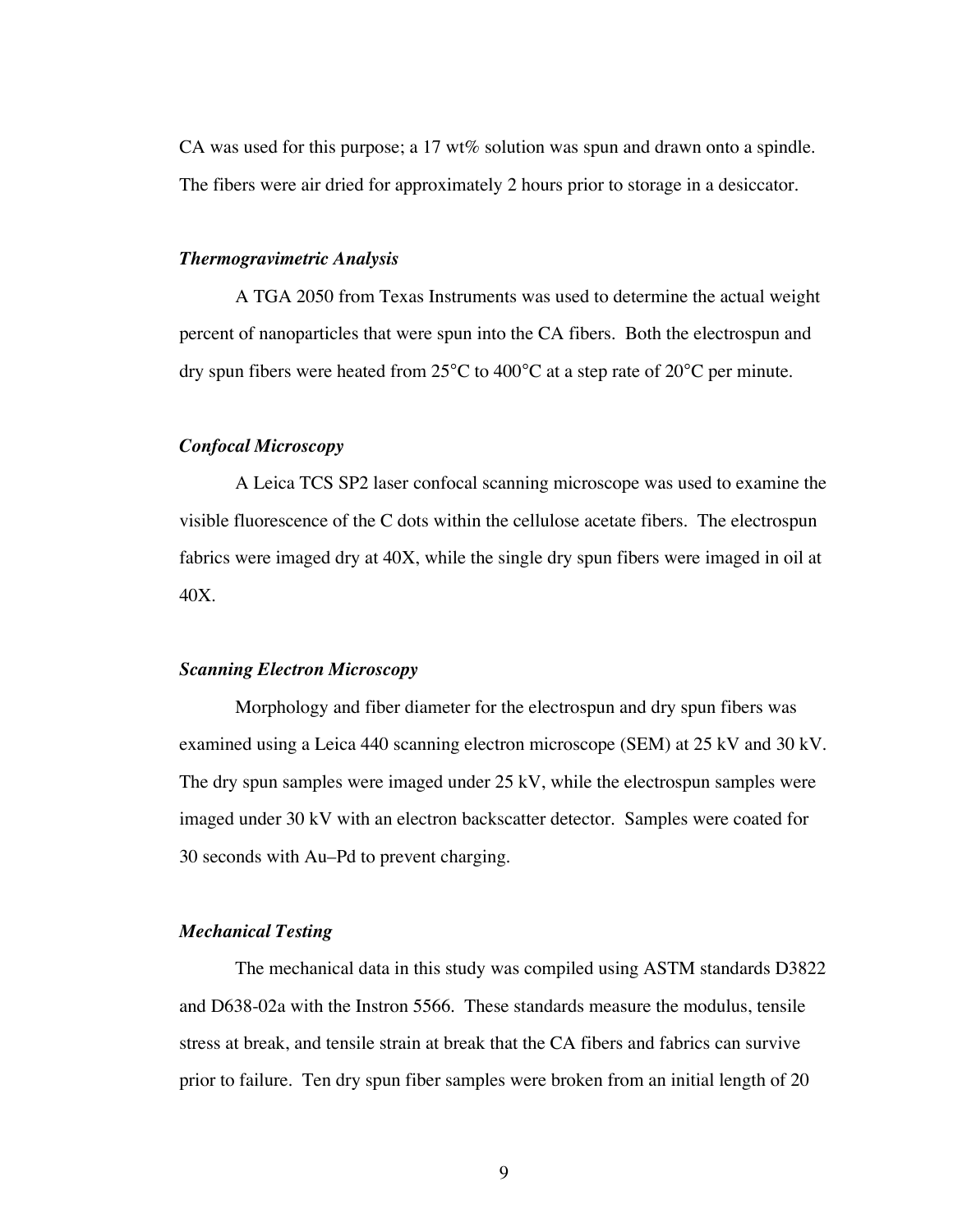mm at a rate of 100 mm/min. The electrospun mats were initially cut into dumbbells with a 3.18 mm width and 9.53 mm length. These samples were then broken at 100 mm/min. The data was then analyzed using the student's t-test, which was used to determine if the control and nanoparticle-containing samples were statistically different from each other. The control sample was compared to each of the samples containing C dots to determine the influence their incorporation had on the mechanical properties of the fibers and fabrics.

#### **RESULTS AND DISCUSSION**

#### *Thermogravimetric Analysis (TGA)*

By simple calculation, a sample containing 15 vol% of nanoparticles in a 17 wt% solution of CA should contain 47 wt% of nanoparticles within the final fiber. TGA was used to verify the final concentration of nanoparticles within the CA fibers after spinning. However, the TGA data indicated that the actual amount of nanoparticles within the fibers was substantially lower than estimated. The electrospun samples, which should have contained 23, 37, 47% C dots, actually contained 21, 22, 23% C dots, respectively (Figure 2). TGA analysis of the dry spun samples gave inconsistent values, ranging from 5-37% C dots. A sample of one TGA trial for the dry spun samples can be seen in Figure 3. We believe that the dry spinning method lead to these inconsistencies, therefore it was difficult to accurately measure the final weight percent of nanoparticles using TGA due to sample-to-sample variation. The TGA measurements confirmed that distribution of C dots within the dry spun fibers was non-uniform, with some lengths of fibers containing significantly greater C dots loading than other lengths within the same sample. Therefore, on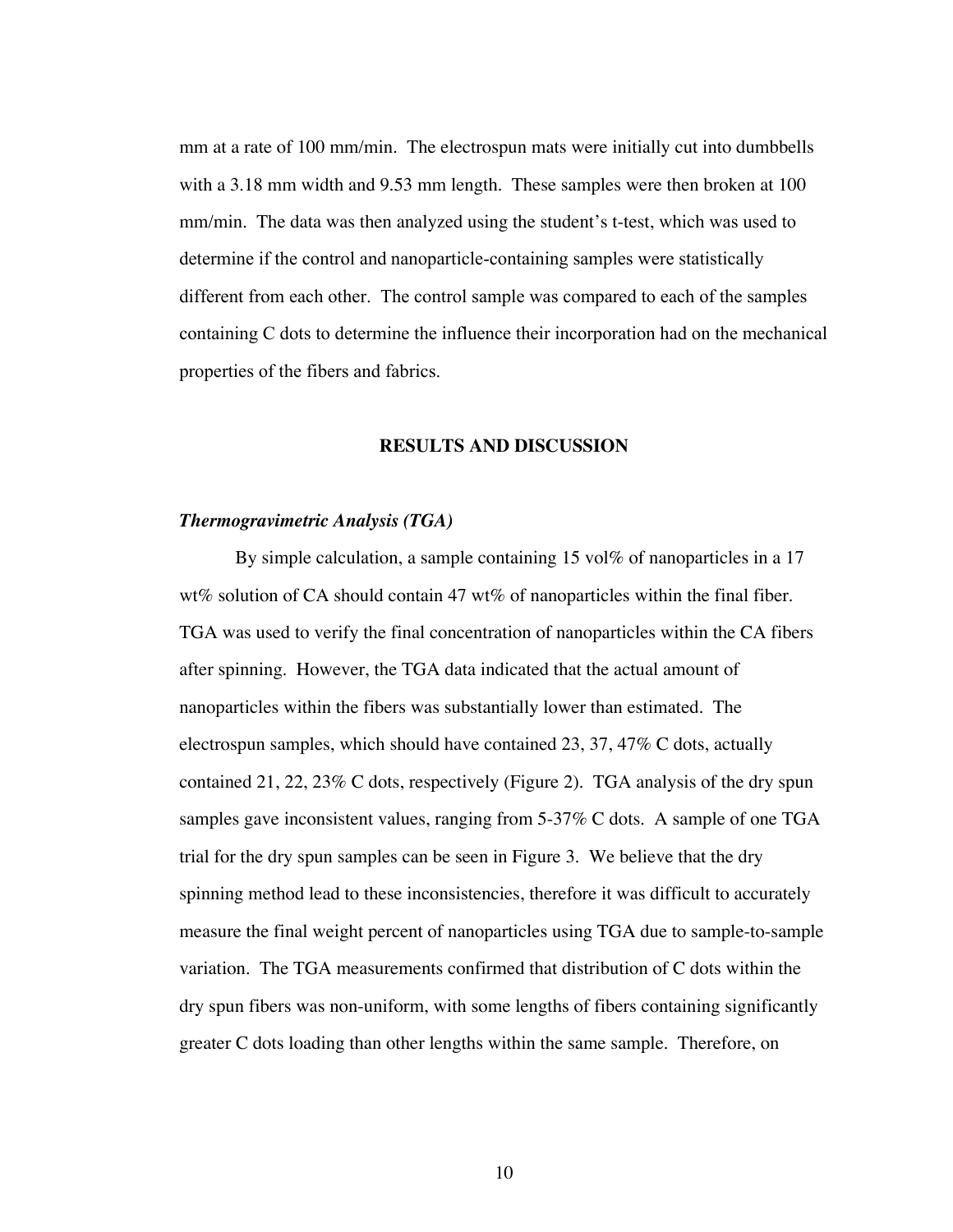average, the dry spun fibers were estimated to contain similar quantities of nanoparticles as the electrospun samples: 21, 22, 23% C dots.



Figure 2. TGA data for the electrospun samples containing 21, 22, 23% C dots.



**Figure 3.** TGA data for the dry spun samples containing 21, 22, 23% C dots.

# *Confocal and SEM Images*

The most conclusive data relevant to this study was seen in the confocal and scanning electron microcopy images, which confirmed the successful incorporation of the C dots in both electrospun and dry spun CA. These confocal images showed that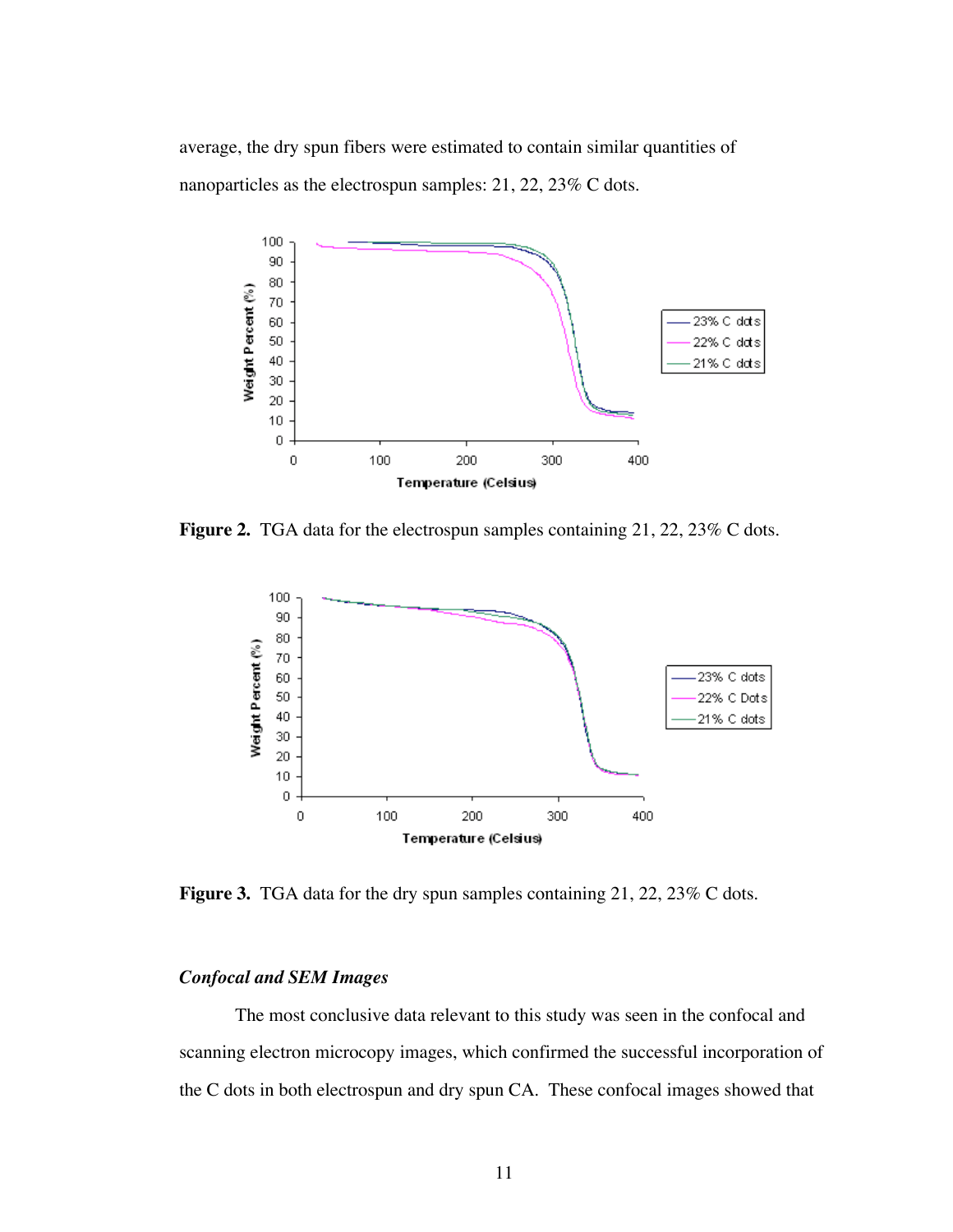the nanoparticle-containing fibers appeared white under visible light, and fluoresced under fluorescent light, which confirmed that neat CA fibers did not fluoresce at the target wavelength. The SEM images were used to examine the morphology of the fibers, provide evidence of C dot agglomeration within fibers, and to determine the average fiber diameters. A summary of the electrospun fiber diameters can be seen in table I. The electrospun nanoparticle-containing samples were imaged under an SEM with an electron backscatter detector (EBSD) and an accelerating volatage of 30 kV. The increased accelerating voltage allowed the EBSD to show differences in atomic mass within the fibers through contrast. In this study, a contrast between the silica nanoparticles, and CA was desired.

Representative confocal and SEM images of neat CA fibers prepared by electrospinning and dry spinning are presented in figures 4 and 5. The confocal images are completely black, which clearly showed that CA does not fluoresce at 488 nm light (Figures 4a and 5a). Images taken of the same microscopic field under white light confirm that fibers are present (4b and 5b). The average electrospun fiber diameter without nanoparticles was approximately 1.26 microns, with a standard deviation of 0.811 (Figure 4c). The SEM images also illustrated the morphology of the fibers: the electrospun CA fibers were very smooth, with a ribbon shaped crosssection. The dry spun fibers had non-uniform cross-sections, and showed large pores on the fiber surface as a result of solvent evaporation during the spinning process.

|                                  | Control | $21\%$ C dots | $22\%$ C dots | $23\%$ C dots |
|----------------------------------|---------|---------------|---------------|---------------|
| Average Fiber Diameter $(\mu m)$ | 1.257   | 1.373         | 1.504         | 2.416         |
| <b>Standard Deviation</b>        | 0.811   | 0.702         | 0.574         | 2.082         |

**Table I**. Summary of fiber diameters for the electrospun samples.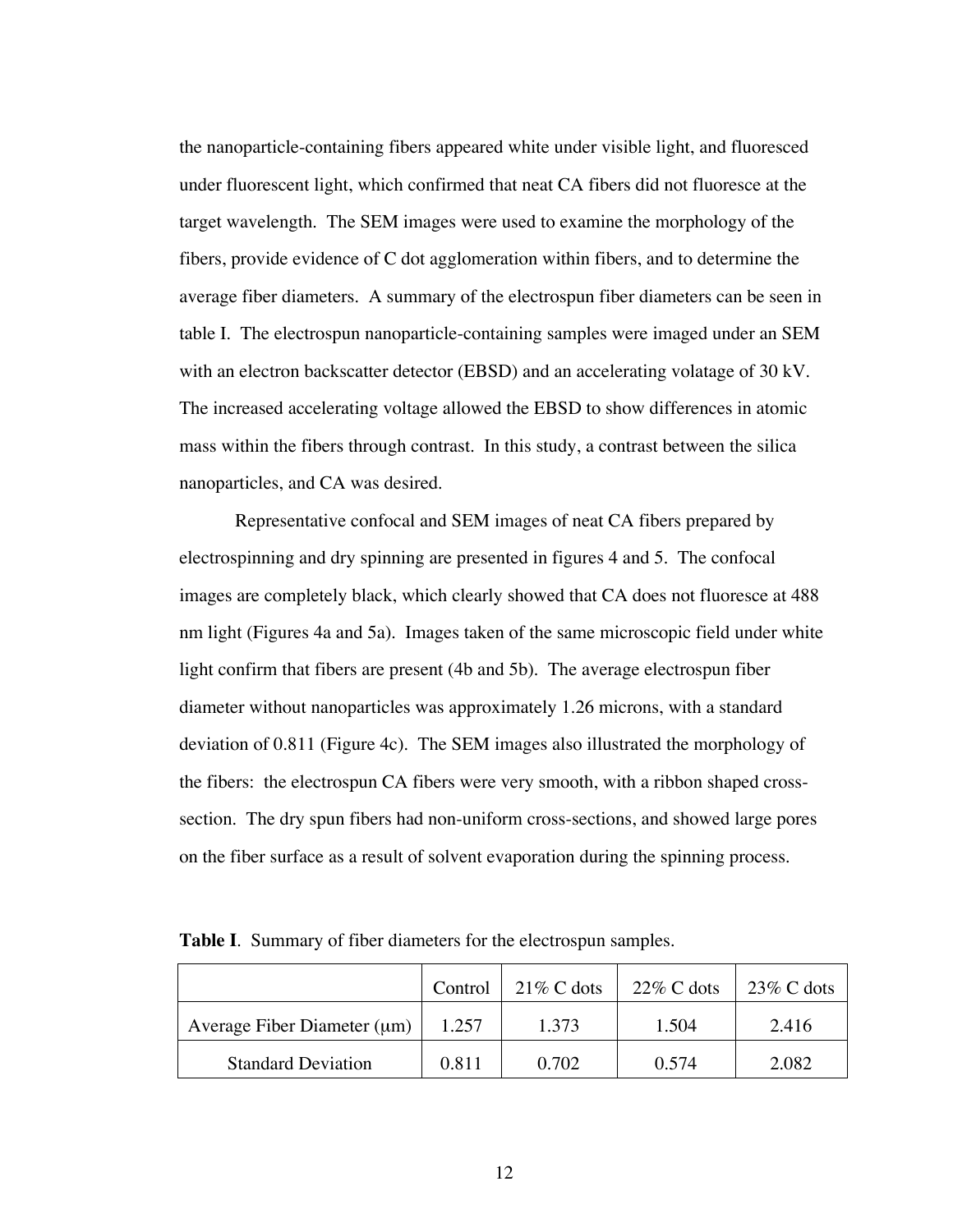





**Figure 5.** Dry spun sample without C dots under a) confocal microscopy and b) SEM.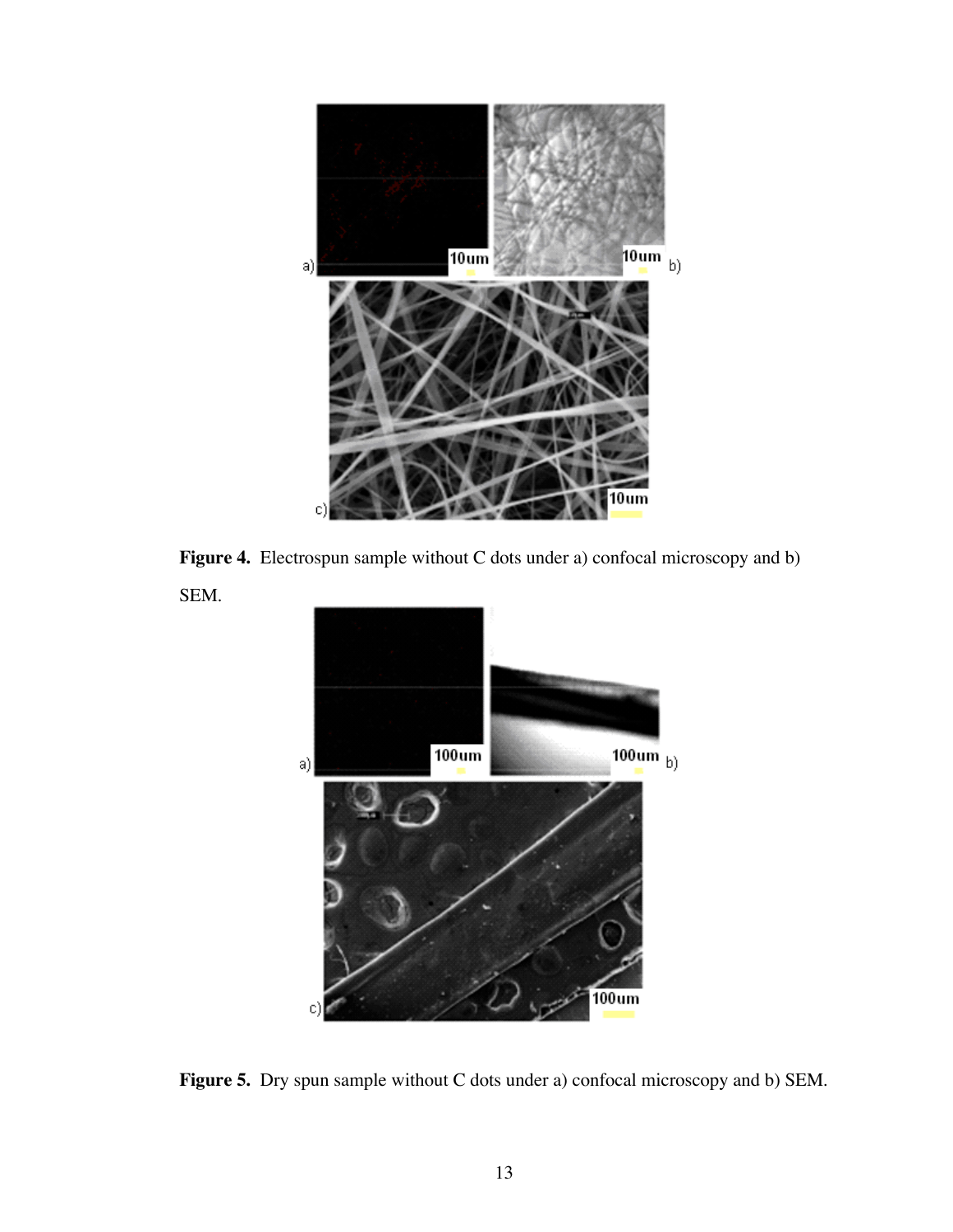Confocal and SEM images of 21 wt% CA fibers prepared by electrospinning and dry spinning are presented in figures 6 and 7. The confocal images show CA fibers uniformly fluorescing under 488 nm light (Figures 6a and 7a). Images taken of the same microscopic field under white light confirm that fibers are present where the fluorescence is observed (6b and 7b). The average electrospun fiber diameter with 21% nanoparticles was approximately 1.38 microns, with a standard deviation of 0.702 (Figure 6c). The SEM images also illustrated the morphology of the fibers: the electrospun CA fibers were very smooth, with a ribbon shaped cross-section. The dry spun fibers had non-uniform cross-sections, and showed large pores on the fiber surface as a result of solvent evaporation during the spinning process. Under the EBSD, only a small number of areas of contrast were observed.



**Figure 6.** Electrospun samples containing 21% C dots under a) confocal microscopy and b) SEM.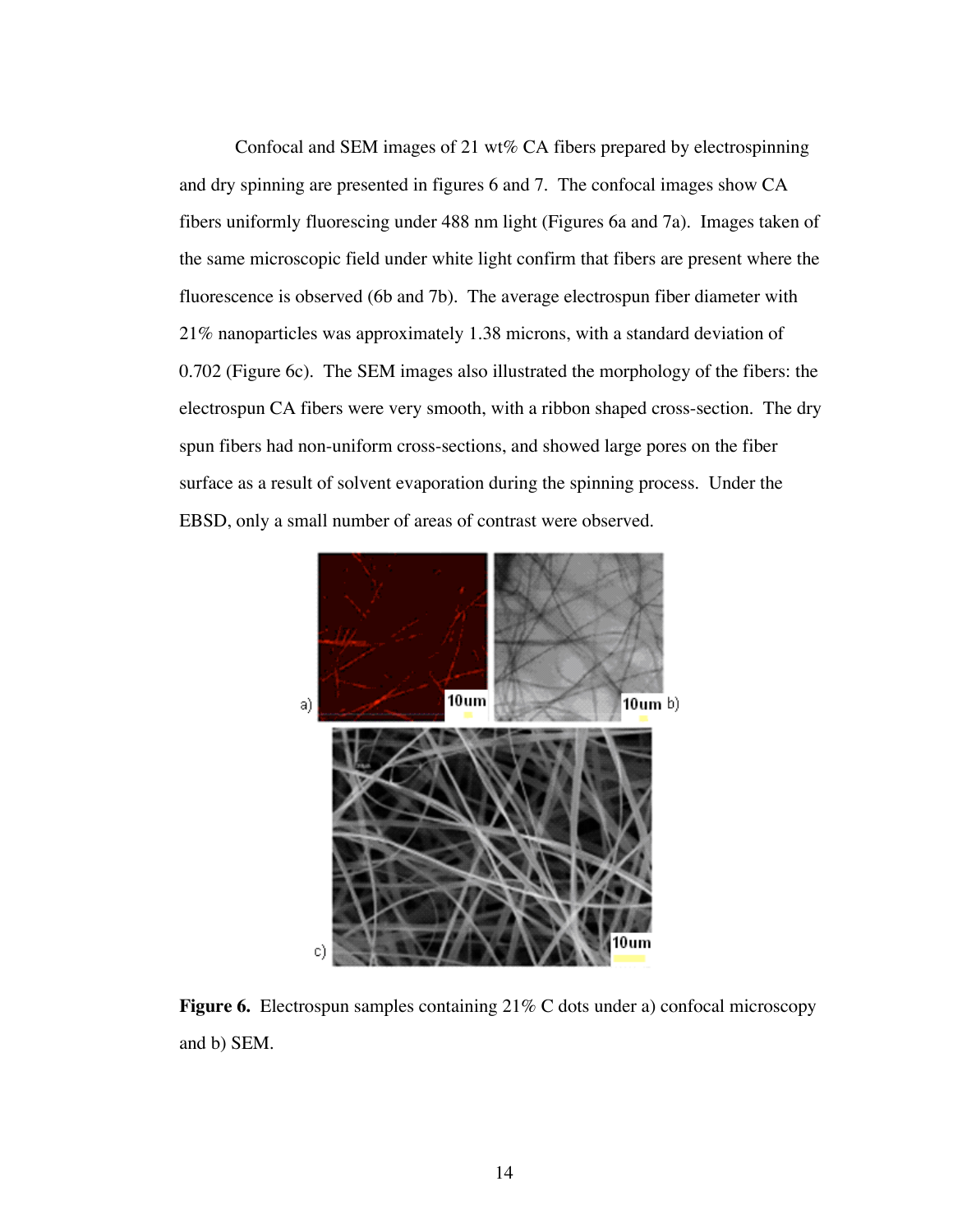

**Figure 7.** Dry spun sample containing 21% C dots under a) confocal microscopy and b) SEM.

Confocal and SEM images of 22 wt% CA fibers prepared by electrospinning and dry spinning are presented in figures 8 and 9. The confocal images show CA fibers uniformly fluorescing under 488 nm light, the brightness of these fibers was very similar to the 21% C dot samples (Figures 8a and 9a). Once again, images taken of the same microscopic field under white light confirm that fibers are present where the fluorescence is observed (8b and 9b). The average electrospun fiber diameter with 22% nanoparticles was approximately 1.43 microns, with a standard deviation of 0.574 (Figure 8c). The SEM images also illustrated the morphology of the electrospun and dry spun fibers, which was observed to be the same as the control and 21% sample. Under the EBSD, only a small number of contrast points were observed, but more of these contrasting areas were observed than in the 21% sample.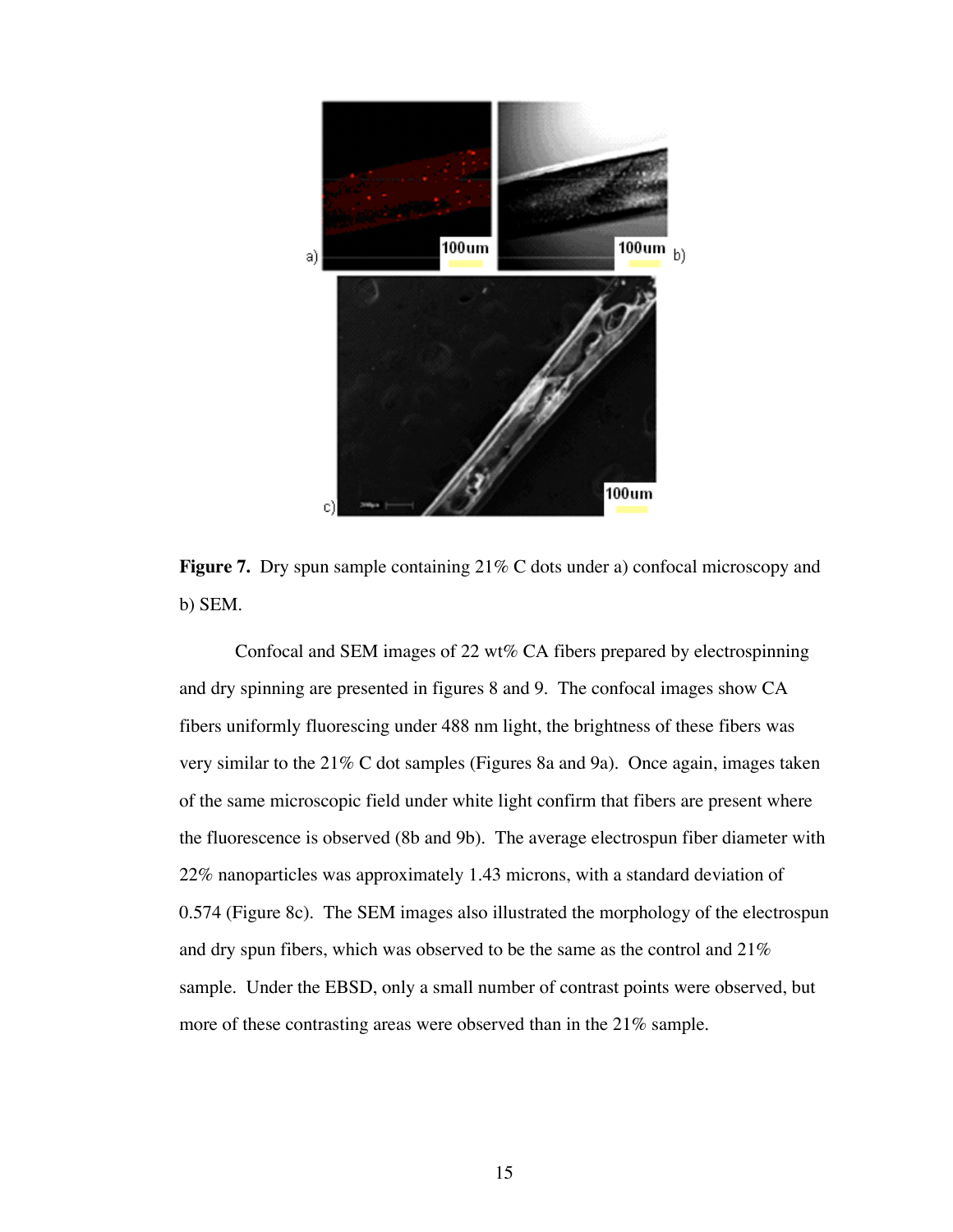

**Figure 8**. Electrospun sample containing 22% C dots under a) confocal microscopy



Figure 9. Dry spun sample containing 22% C dots under a) confocal microscopy and b) SEM.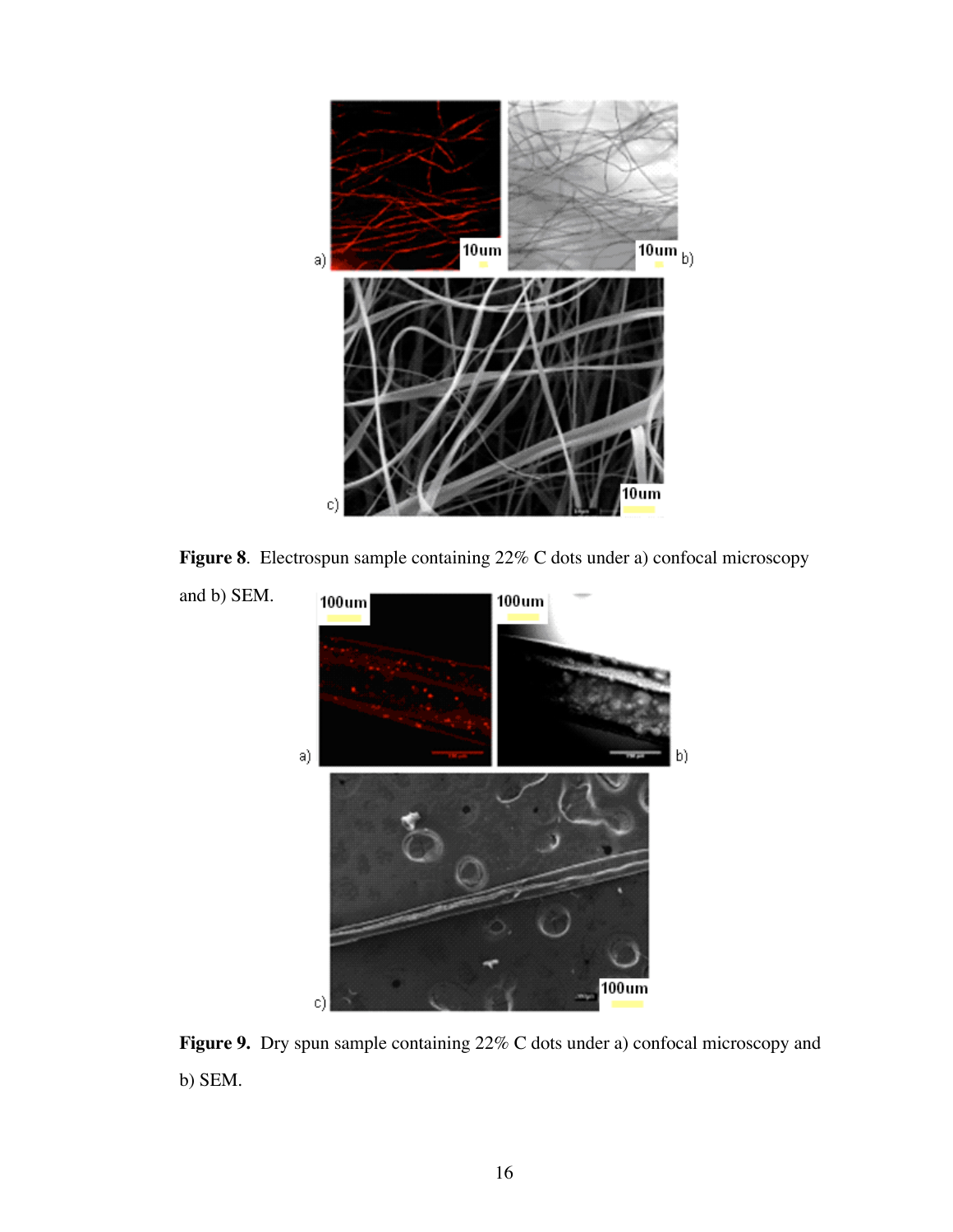Confocal and SEM images of 23 wt% CA fibers prepared by electrospinning and dry spinning are presented in figures 10 and 11. The confocal images show CA fibers fluorescing, but much of the fluorescence can be seen in bright nanoparticle agglomerates, followed by areas of sparse fluorescence (Figures 10a and 11a). These C dot agglomerations cause the CA fibers to exhibit non-uniform fluorescence. Again, images taken of the same microscopic field under white light confirm that fibers are present where the fluorescence is observed (10b and 11b). The average electrospun fiber diameter with 23% nanoparticles was approximately 2.42 microns, with a standard deviation of 2.08 (Figure 8c). The SEM images also illustrated the morphology of the electrospun and dry spun fibers, which was observed to be the same as the control, 21%, and 22% sample. The only morphological difference between the 23% sample, as compared to the other samples, is a slight increase in fiber diameter. Under the EBSD, several contrast points were observed; many more contrasting areas were observed than in the 21% and 22% samples.

Interestingly, all of the electrospun and dry spun fibers had consistent morphologies. All of the electrospun fibers were very smooth, with only a slight increase in fiber diameter with the 22% sample. The dry spun fibers were all morphologically identical, with the exception of inconsistent diameters due to sampleto-sample variation in the spinning process.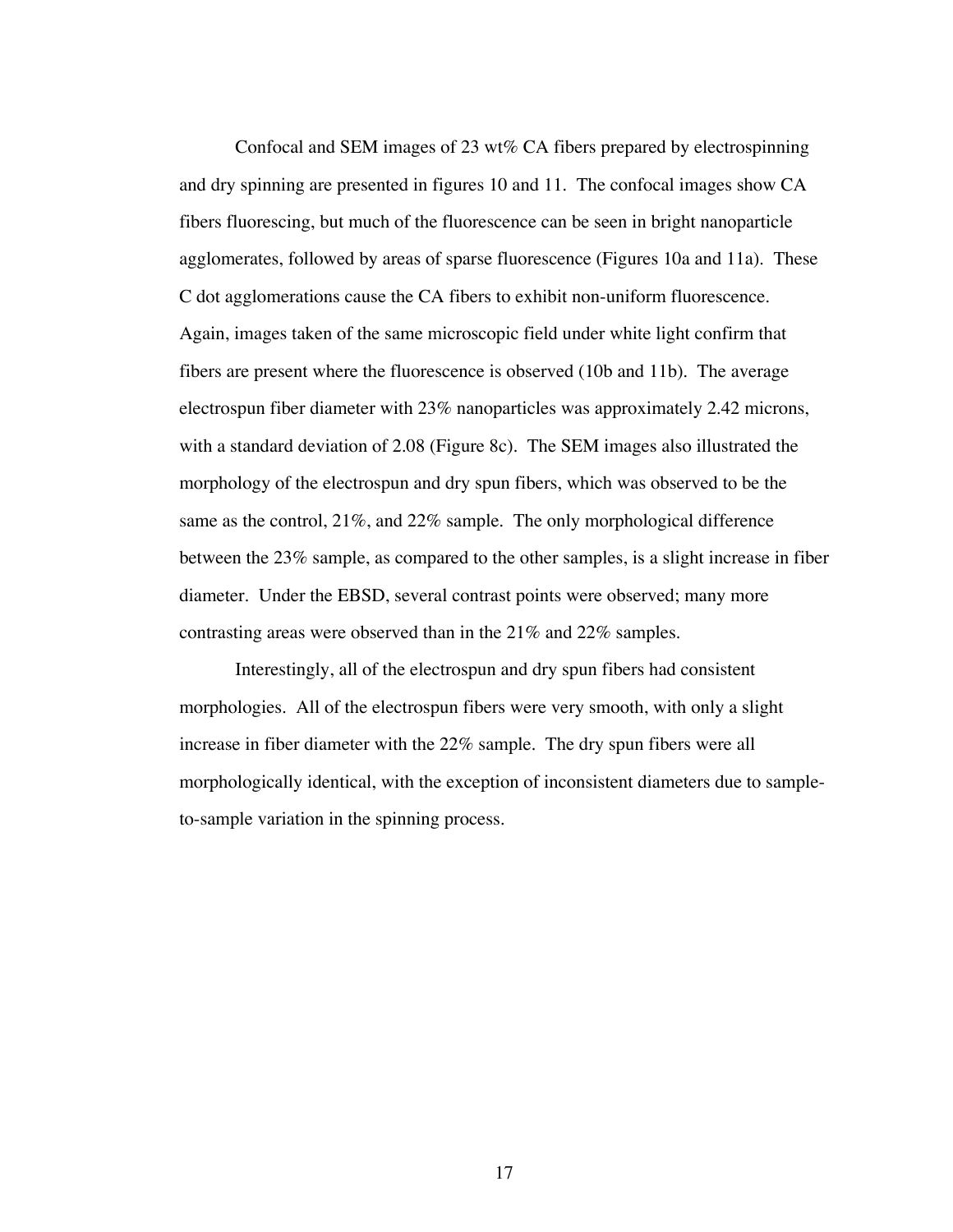

Figure 10. Electrospun sample containing 23% C dots under a) confocal microscopy and b) SEM.



Figure 11. Dry spun sample containing 23% C dots shown under a) confocal microscopy and b) SEM.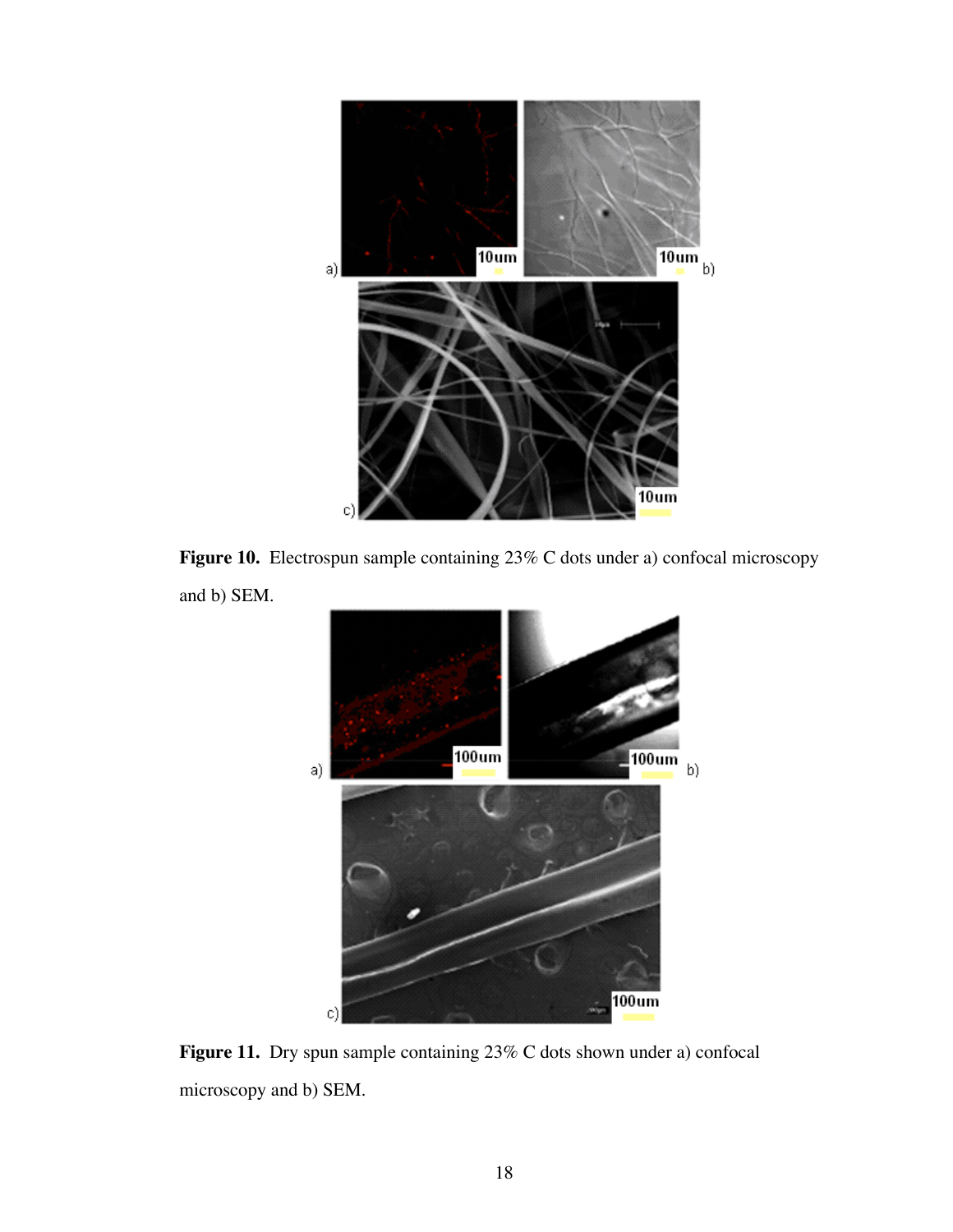### *Statistical Analysis of Mechanical Testing Data*

The mechanical testing data in this study was conducted using ASTM standards D3822 and D638-02a. These standards provide a method to measure the modulus, tensile stress at break, and tensile strain at break that the cellulose fibers and fabrics can survive prior to failure.

Once the mechanical data was compiled, it was necessary to analyze whether the addition of the nanoparticles had any effect on the mechanical properties of the cellulose acetate fibers. Initially, bar charts (Figure 11-13) showed the average values of modulus, tensile stress, and tensile strain for each of the C dot concentrations. Then, a statistical t-test was performed to assess the variability between the control results, and the results of the samples containing varying amounts of C dots (Table II-III). These tests were done under the null hypothesis that there was no significant difference between the values of the control and the C dot containing samples. A percentage of lower than 5% indicated that there was a significant difference between the control values, and the value of the C dot containing samples. Each of the properties are shown and analyzed below.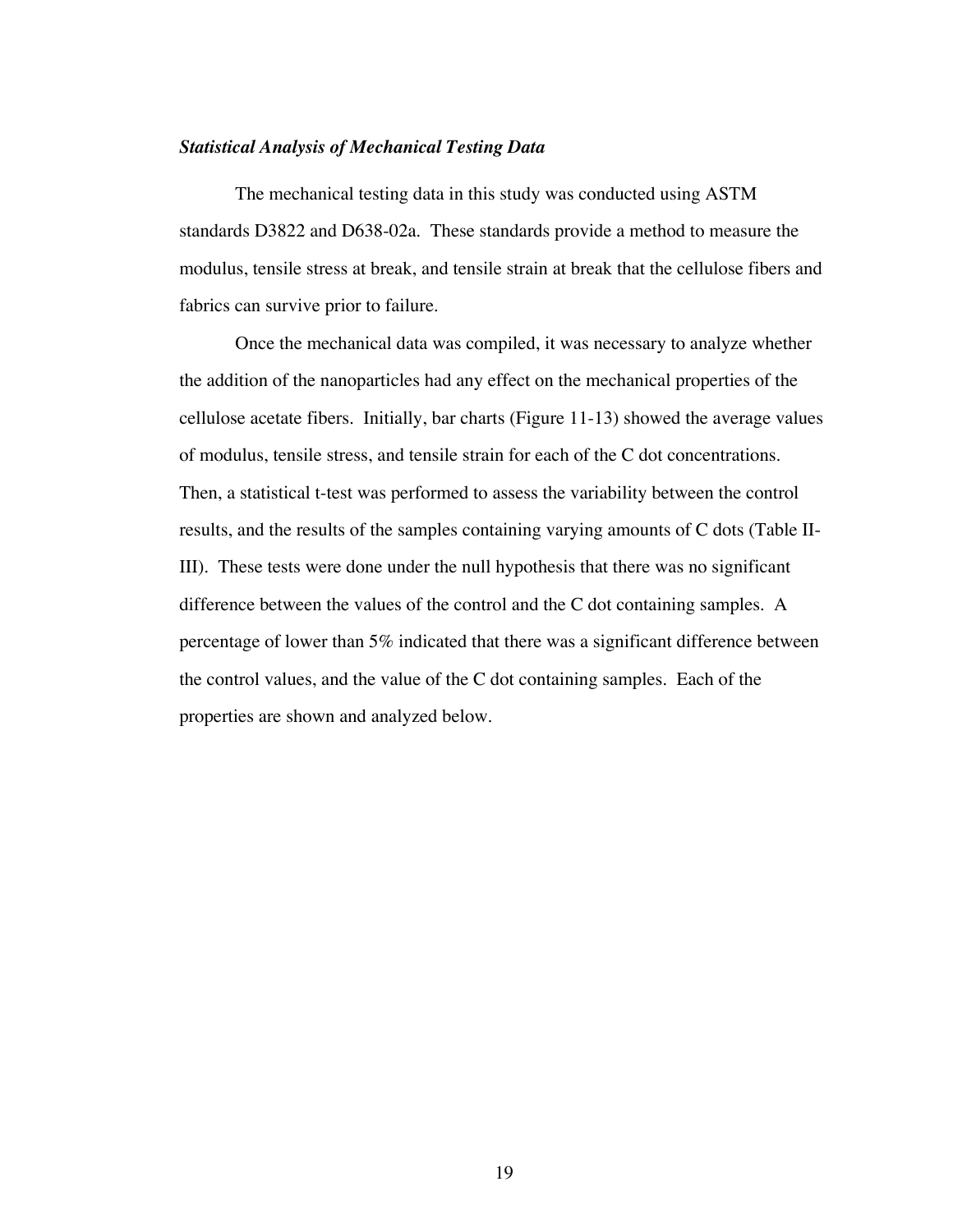| a) Modulus $(GPa/g)$      |                |          |          |          |  |
|---------------------------|----------------|----------|----------|----------|--|
|                           | <b>Control</b> | 21%      | 22%      | 23%      |  |
| Average                   | 1.61E-06       | 1.80E-06 | 2.46E-06 | 1.58E-06 |  |
| <b>Standard Deviation</b> | 3.92E-07       | 5.16E-07 | 5.21E-07 | 7.85E-07 |  |
| T-Test                    |                | 22.23%   | 1.74%    | 94.04%   |  |

**Table II.** Mechanical testing and statistical t-test data for CA electrospun mats normalized by weight.

# b) Tensile Stress (MPa/g)

|                           | Control  | 21%      | $22\%$   | 23%        |
|---------------------------|----------|----------|----------|------------|
| Average                   | 2.27E-04 | 2.19E-04 | 1.88E-04 | $2.01E-04$ |
| <b>Standard Deviation</b> | 7.89E-06 | 1.53E-05 | 4.65E-05 | 1.27E-05   |
| T-Test                    |          | 79.46%   | $0.82\%$ | 2.97%      |

# c) Tensile Strain (%/g)

|                           | Control  | 21%        | 22%        | 23%      |
|---------------------------|----------|------------|------------|----------|
| Average                   | 1.83E-02 | $1.63E-02$ | 1.35E-02   | 1.86E-02 |
| <b>Standard Deviation</b> | 5.51E-03 | 4.48E-03   | $4.62E-03$ | 4.67E-03 |
| T-Test                    |          | 42.91%     | 7.92%      | 99.12%   |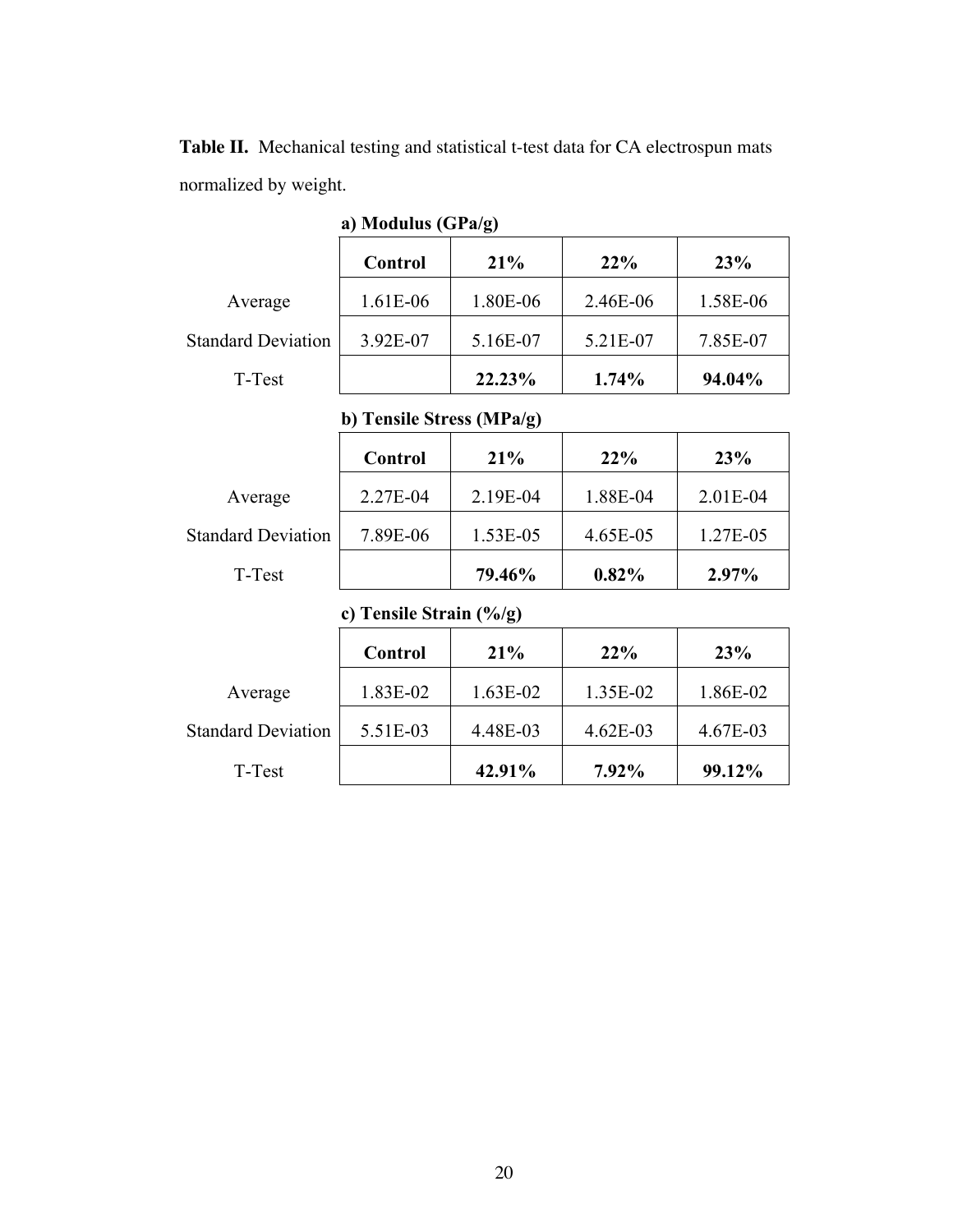|                           | a) Modulus $(GPa/g)$ |               |              |              |
|---------------------------|----------------------|---------------|--------------|--------------|
|                           | Control              | 21%           | 22%          | 23%          |
| Average                   | $3.92E + 04$         | $1.82E + 0.5$ | $9.43E + 04$ | $7.89E + 04$ |
| <b>Standard Deviation</b> | $3.03E + 04$         | $9.74E + 04$  | $3.20E + 04$ | $2.69E + 04$ |
| T-Test                    |                      | $0.36\%$      | 0.76%        | 0.62%        |

**Table III.** Mechanical testing and statistical t-test data for CA dry spun fibers normalized by weight.

b) Tensile Stress (MPa/g)

|                           | Control      | 21%          | 22%          | 23%          |
|---------------------------|--------------|--------------|--------------|--------------|
| Average                   | $1.80E + 03$ | $7.01E + 03$ | $3.99E + 03$ | $3.72E + 03$ |
| <b>Standard Deviation</b> | $1.36E + 03$ | $2.92E + 03$ | $2.04E + 03$ | $1.63E + 03$ |
| T-Test                    |              | $0.17\%$     | 4.21%        | 1.93%        |

c) Tensile Strain (%/g)

|                           | Control      | 21%          | 22%          | 23%          |
|---------------------------|--------------|--------------|--------------|--------------|
| Average                   | $1.21E + 03$ | $1.57E + 03$ | $1.14E + 03$ | $1.27E + 03$ |
| <b>Standard Deviation</b> | $3.64E + 02$ | $6.71E+02$   | $4.61E + 02$ | $4.69E + 02$ |
| T-Test                    |              | 8.98%        | 73.24%       | 66.06%       |

### *Electrospun Samples*

The modulus of the electrospun control sample was statistically similar to those of the 21% and 23% samples. However, the modulus for the 22% sample was significantly higher than the control, as well as the 21% and 23% samples. The t-test confirmed this result, rejecting the null hypothesis that there was no significant difference between the modulus of the control, as compared to the modulus of the 22% sample (Figure 12a).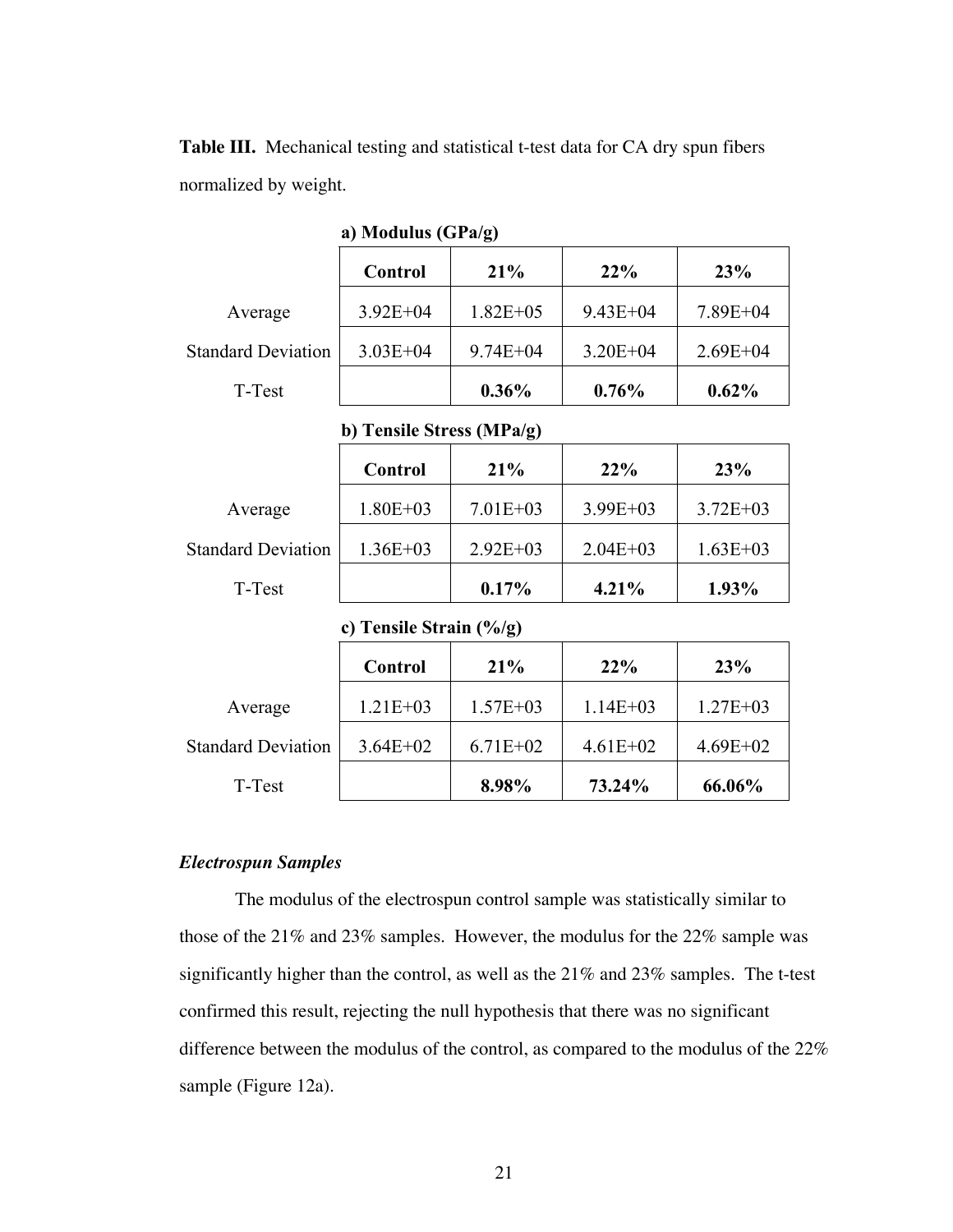The tensile stress at break was statistically similar for the electrospun control and 21% sample. However, the 22% and 23% sample showed an average tensile stress at break that was significantly lower than the control and 21% sample. It appears that the fabric tensile stress can increase with a small amount of nanoparticle loading, but decreases with any additional amount. The t-test confirmed this result, both the 22% and 23% samples had tensile stresses at break that were significantly different to those in the control and 21% sample (Figure 12b).

The tensile strain at break for the electrospun mats did not appear to be affected by the addition of the nanoparticles. The values for tensile strain at break for the control samples were not significantly different than the values compiled for the samples containing 21%, 22%, 23% C dots. The control and 23% samples had statistically identical values for tensile strain, while the 21% and 22% samples were slightly lower. The t-test confirmed that there was no significant difference between the values of tensile strain at break among the samples (Figure 12c). The addition of the C dots did not affect the tensile strain at break for the nonwoven fabrics.



**Figure 12.** Bar graph illustrating the a) average moduli b) average tensile stress at break and c) average tensile strain at break for electrospun CA fibers.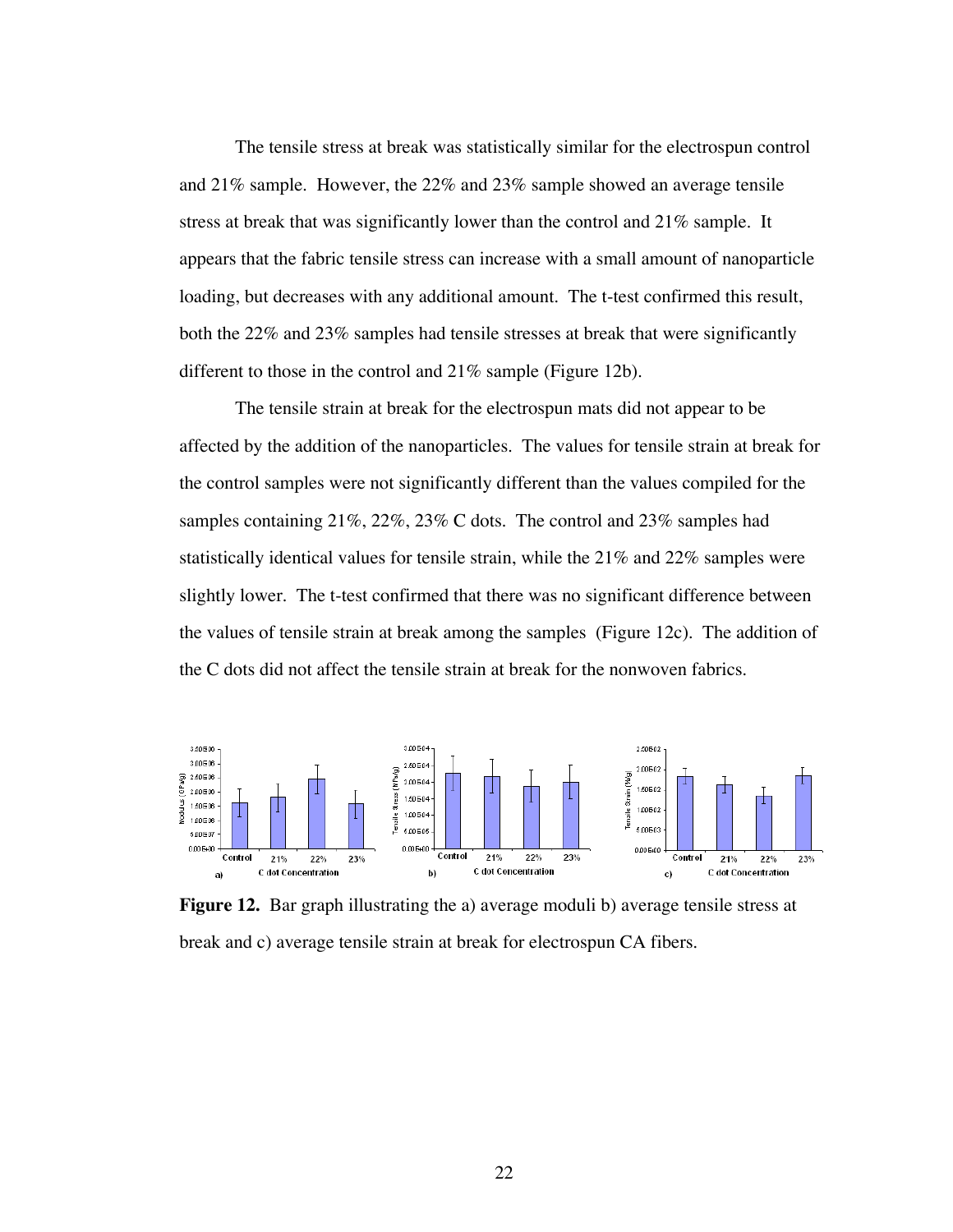## *Dry Spun Samples*

The modulus of the dry spun control sample was significantly less than the moduli of the 21%, 22% and 23% samples. The data appeared to show that the presence of the nanoparticles increased the moduli of the dry spun fibers. The t-test confirmed this result, rejecting the null hypothesis that the mean values for the control were similar to the values of the samples containing the nanoparticles (Figure 13a). The addition of the C dots lead to an increase in modulus.

Interestingly, the data for tensile stress at break for the dry spun fibers was statistically similar to the moduli data for dry spun fibers. The tensile stress at break increased significantly with the addition of the nanoparticles. Even though the 21% samples show the greatest increase in tensile strength, the 22% and 23% samples both show values greater than the control sample. Once again, the t-test rejected the null hypothesis that the addition of nanoparticles did not change the tensile stress at break (Figure 13b). The addition of the C dots lead to an increase in tensile stress at break.

Similarly, the tensile strain at break for the dry spun fibers did not appear to be affected by the addition of the nanoparticles. Once again, the tensile strain showed a maximum at 21% loading, but all of the other samples exhibited comparable values to that of the control (Figure 13c). The addition of the C dots had no effect of the tensile strain at break.

![](_page_30_Figure_4.jpeg)

**Figure 13.** Bar graph illustrating the a) average moduli b) average tensile stress at break and c) averge tensile strain at break for dry spun CA fibers.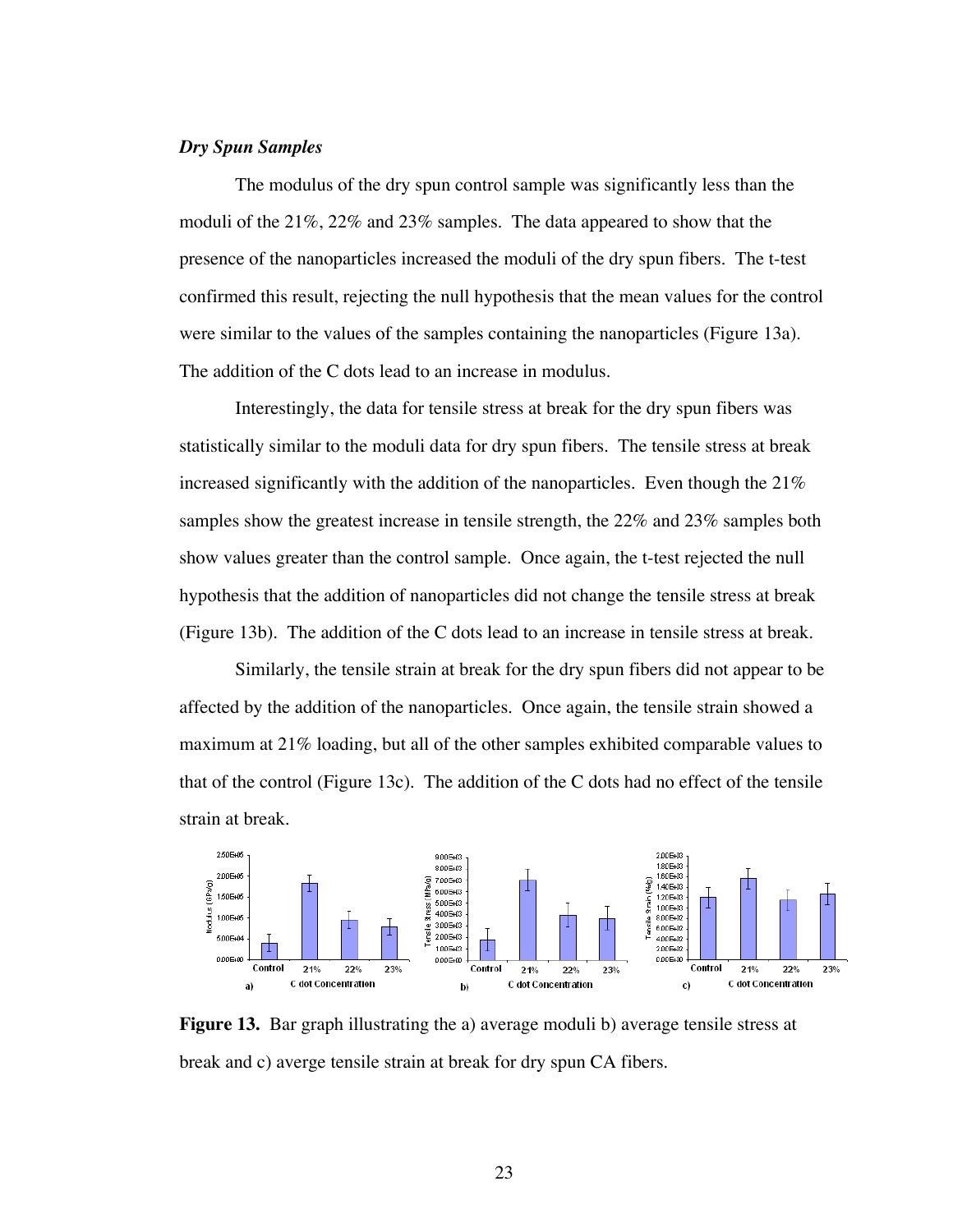#### **CONCLUSIONS**

In this study, fluorescent nanoparticles were successfully incorporated into CA fibers for use as an anti-counterfeiting device. Various amounts of nanoparticles were added to both dry spun and electrospun fibers and fabrics. Confocal microscopy confirmed that these nanoparticles fluoresce within the fiber at a specific wavelength of light. SEM images showed that these nanoparticles were successfully incorporated into the fiber. ASTM standards and the statistical t-test were used to assess the mechanical properties of the fibers and fabrics. These tests determined that the addition of nanoparticles affected the modulus and tensile stress values of the 22% and 23% electrospun fabrics. Additionally, the moduli and tensile stress values of the 21%, 22%, and 23% dry spun samples were affected by nanoparticle loading. This research provides sufficient proof that fibers containing fluorescent nanoparticles have the potential to be used as an anti-counterfeiting device.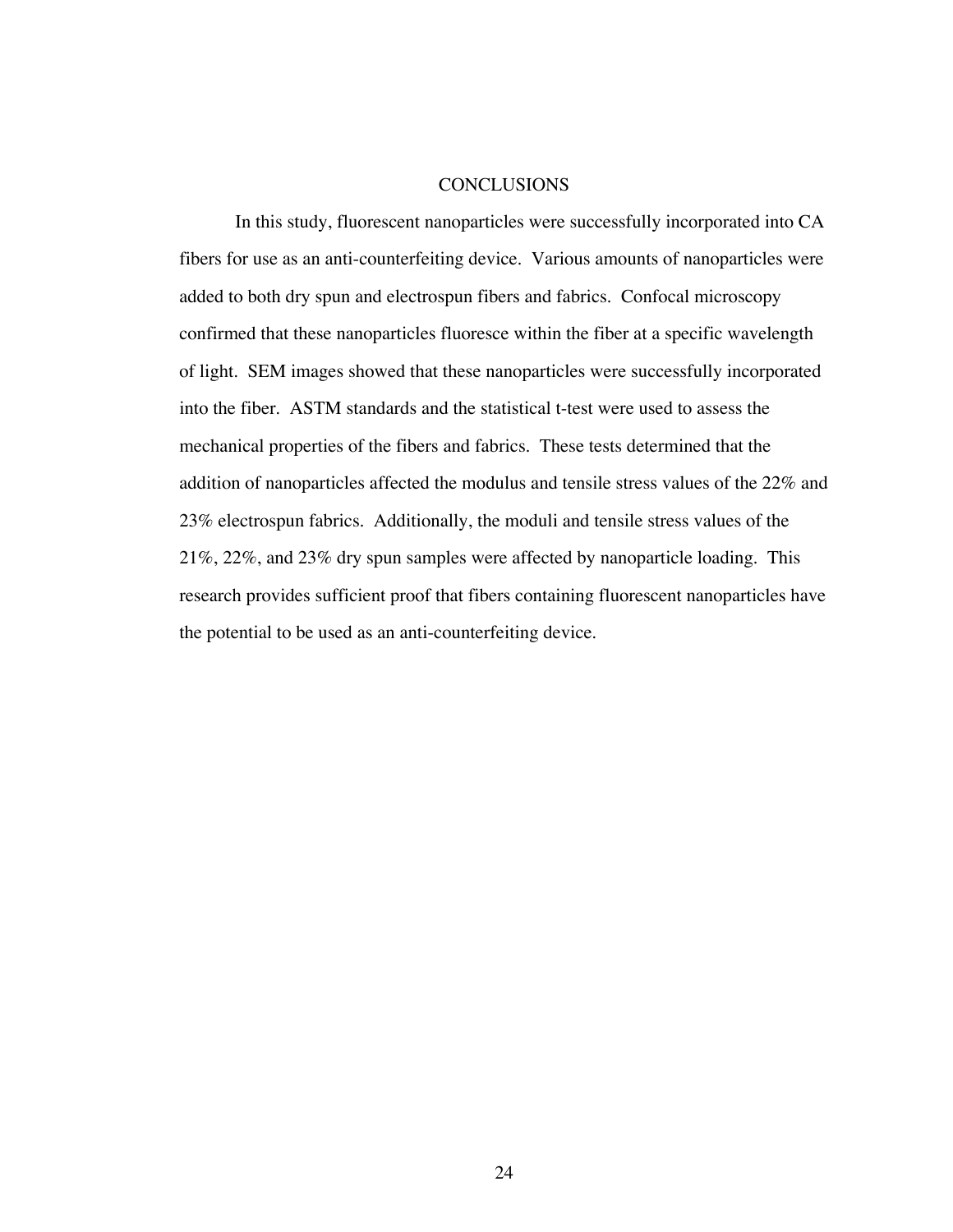#### **REFERENCES**

- 1. *First Global Conference in Combating Counterfeiting*. 25 May 2004. <http://www.anticounterfeircongress.org/wco2004/website.asp?page=press>.
- 2. Hilton, B., Choi, CJ, Chen, S, *The ethics of counterfeiting in the fashion industry: Quality, credence and profit issues.* Journal of Business Ethics, 2004. **55**: p. 344-354.
- 3. Wong, K., P Hui, and A Chan, *Cryptography and authentication in RFID passive tags for apparel products.* Computers in Industry, 2006. **57**(4): p. 342- 349.
- 4. Yan, E., Cheng Wang, Zonghao Huang, Yi Xin, and Yanbin Tong, *Synthesis and Characterization of 1D Tris(8-Quinilinolato) Aluminum Fluorescent Fibers by Electrospinning.* Materials Science and Engineering, 2007. **464**: p. 59-62.
- 5. Moreda, G.F.J., Francisco J. Arregui, Miguel Achaerandio, and Ignacio R. Matias, *Study of Indicators for the Development of Fluorescence Based Optical Fiber Temperature Sensors.* Sensors and Actuators B: Chemical 2006. **118**: p. 425-432.
- 6. Yu, H., Alexander Argyros, Geoff Barton, Martijn Van Eijkelenborg, Christopher Barbe, Kim Finnie, Linggen Kong, Francois Ladouceur, and Scott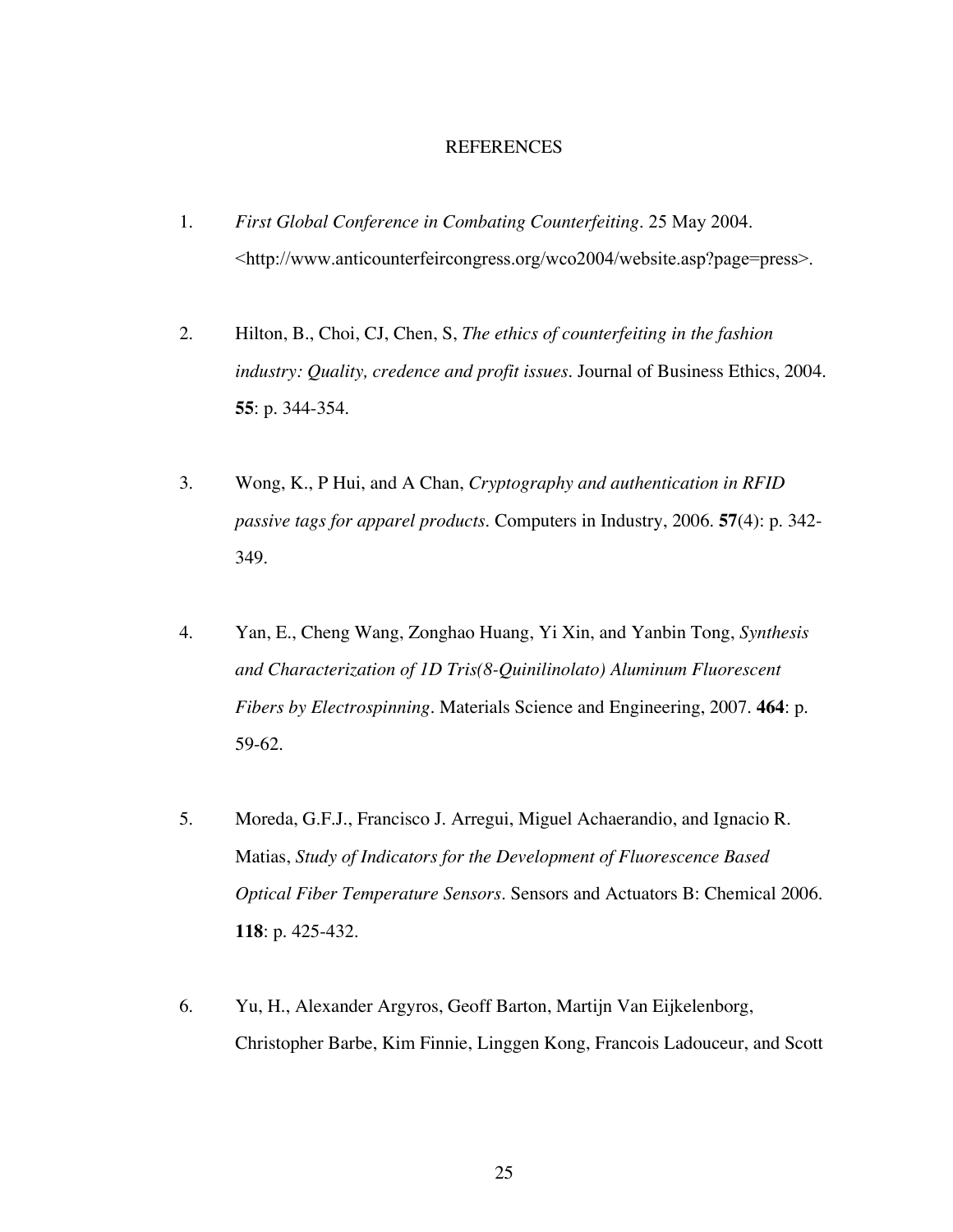McNiven, *Quantum Dot and Silica Nanoparticle Doped Polymer Optical Fibers.* Optics Express, 2007. **47**: p. 9989-9994.

- 7. Radojevic, V.N., D; Talijan, N; Trifunovic, D; Aleksic, R, *Optical fibers with composite magnetic coating for magnetic field sensing.* Journal of Magnetism and Magnetic Materials, 2004. **5**: p. 272-276.
- 8. Xianfeng, L.Y., Zha;, Ce, Wang, *Fabrication of PbS nanoparticles in polymerfiber matrices by electrospinning.* Advanced Materials, 2005. **17**(20): p. 2485- 2488.
- 9. Bayindir, M., Ayman Abouraddy, Jerimy Arnold, John Joannopoulos, Yoel Fink, *Thermal-Sensing Fiber Devices by Multimaterial Codrawing.* Advanced Materials, 2006. **18**: p. 845-849.
- 10. Garito, A.F.H., Yu-Ling; Gao, Renyuan; Gao, Renfeng, *Thermal polymer nanocomposites*, U.P. Office, Editor. 2003.
- 11. House, D.W., *Electrically conducting polymers*, U.P. Office, Editor. 1985.
- 12. Dhawan, A., Abdelfattah Seyam, Tushar Ghosh, John Muth, *Woven fabricbased electrical circuits: Part 1: Evaluating interconnect methods.* Textile Research Journal. , 2004. **74**(10): p. 913-919.
- 13. Boen, B., *Not-So-Heavy Metal: Electrical Conductivity in Textiles*, in *NASA Spinoff*. 2007.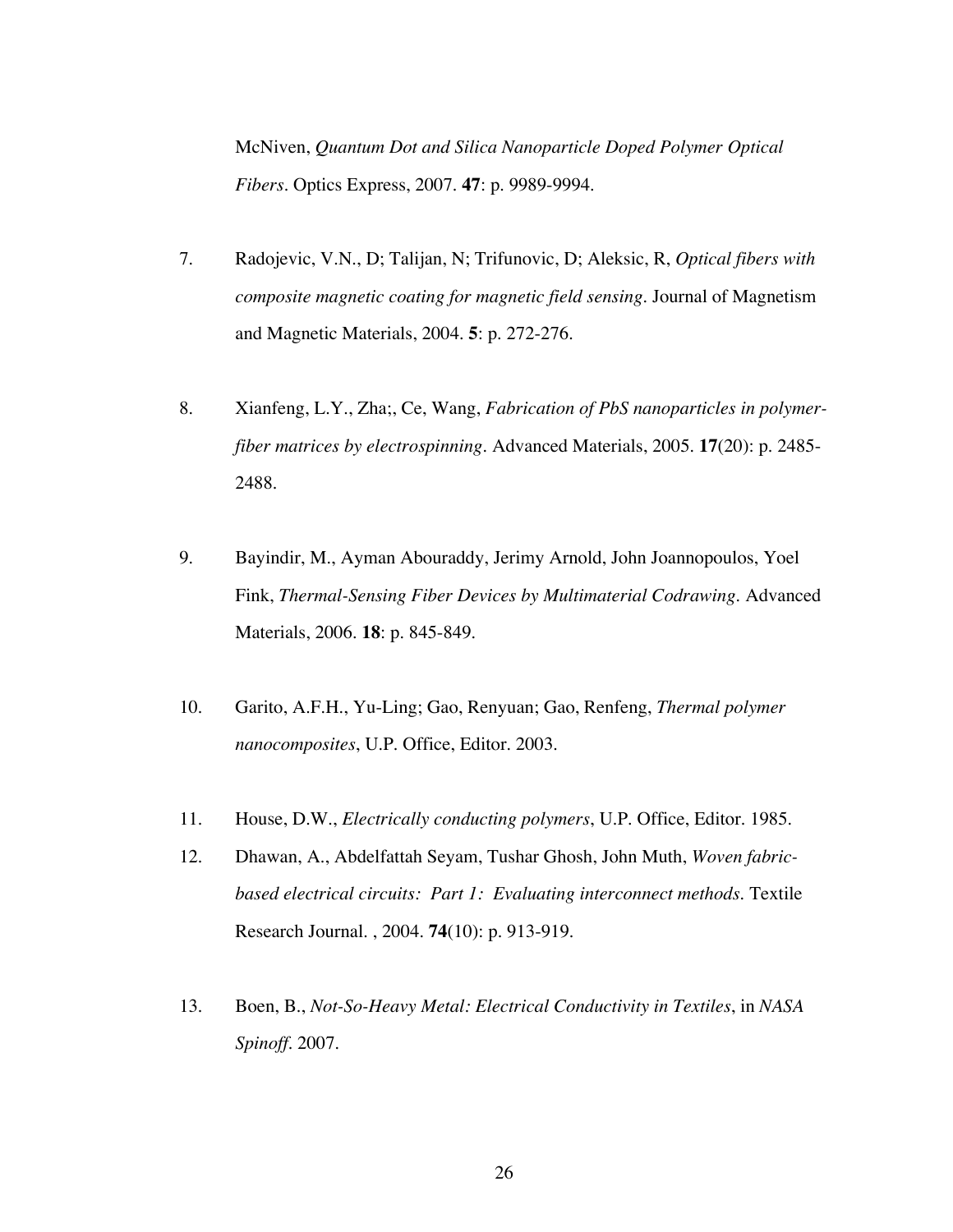- 14. Coyle, S.W., Y.; King-Tong, L.; Brady, S.; Wallace, G., Diamond, D. *Biosensing textiles – wearable chemical biosensors for health monitoring."* in *4th International Workshop on Wearable and Implantable Body Sensor Networks* 2007. Aachen University.
- 15. Coyle, S., *Chemical Sciences- Adaptive Sensors Group*. 2007. <http://www.dcu.ie/chemistry/asg/coyleshi/>
- 16. *Firewall Protection for Paper Documents*, in *RFID Journal*. 2007.
- 17. *CU Dots*. Cornell University. <http:www.news.cornell/stories/May05/Cudots.ws.html>
- 18. Ow, H., D Larson, M Srivastava, B Baird, W Webb, and U Wiesner, *Bright and Stable Core-Shell Fluorescence Silica Nanoparticles.* Nano Letters, 2005. **5**(1): p. 113-117.
- 19. *Quantum Dots*, Evident Tech. 11 Jan. 2007 <http://www.evidenttech.com/applications/quantum-dot-ink.php>
- 20. McGrew, S., *Quantum dot security device and metho*, U.P. Office, Editor. 2004.
- 21. Kim, C.K., D S. Kim, S Y. Kang, M Marquez, and Y L. Joo, *Structural Studies of Electrospun Cellulose Nanofibers.* Polymer, 2006. **47**(14): p. 5097-5107.